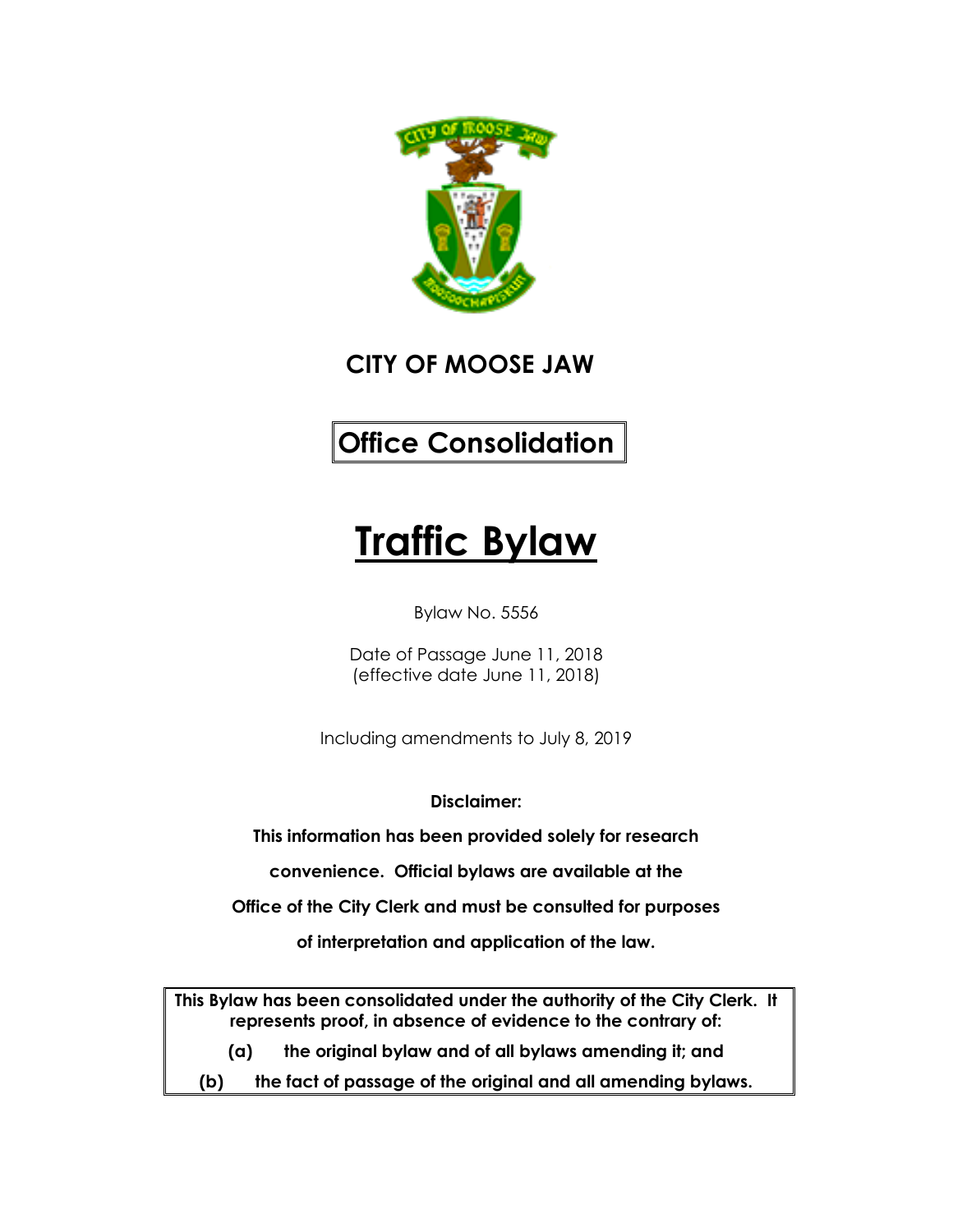| <b>AMENDMENTS</b> | <b>DATE PASSED</b> | <b>FORCE/EFFECT</b> |
|-------------------|--------------------|---------------------|
| Bylaw No. 5588    | July 8, 2019       | July 8, 2019        |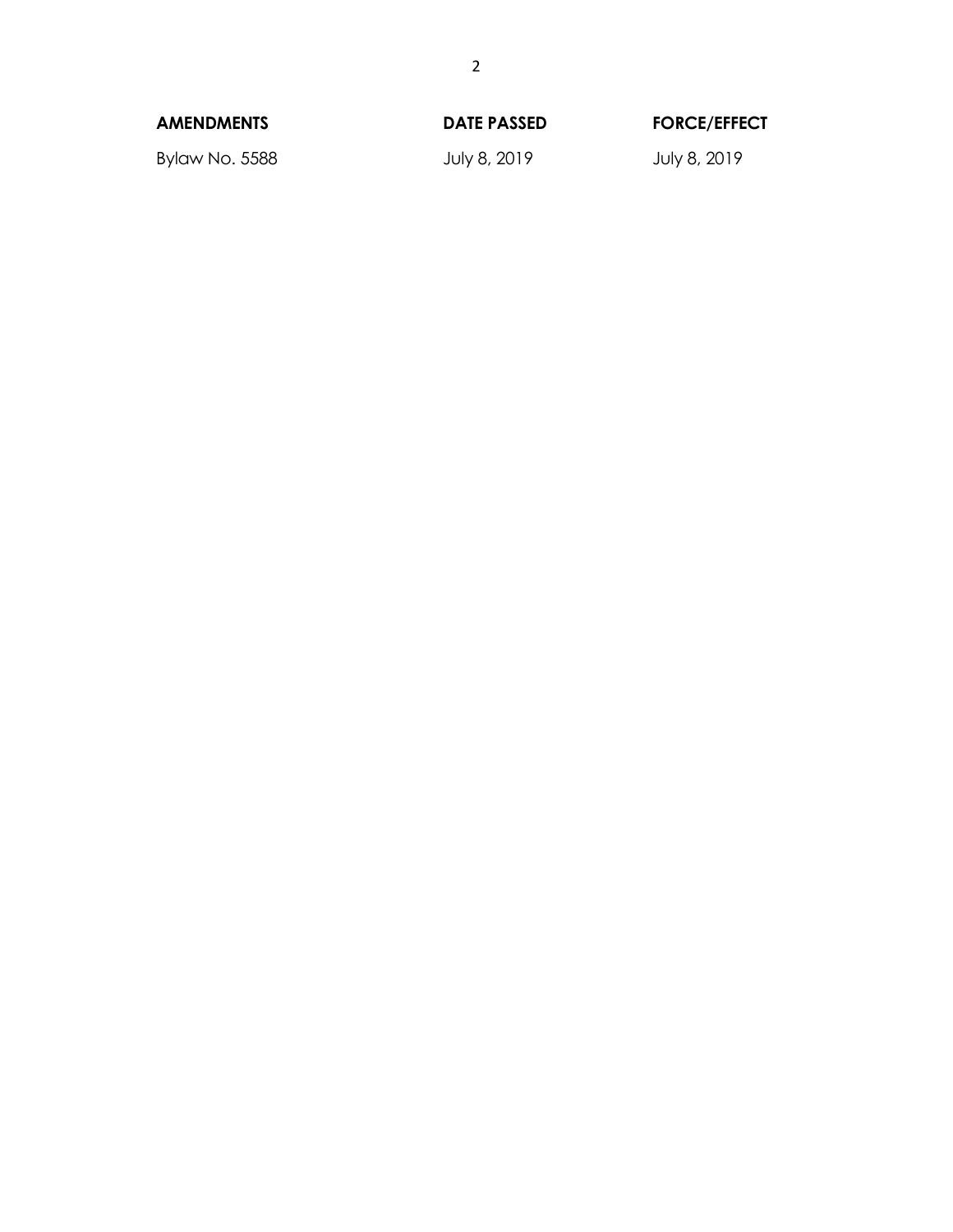## **MOOSE JAW TRAFFIC BYLAW**

#### **CONTENTS**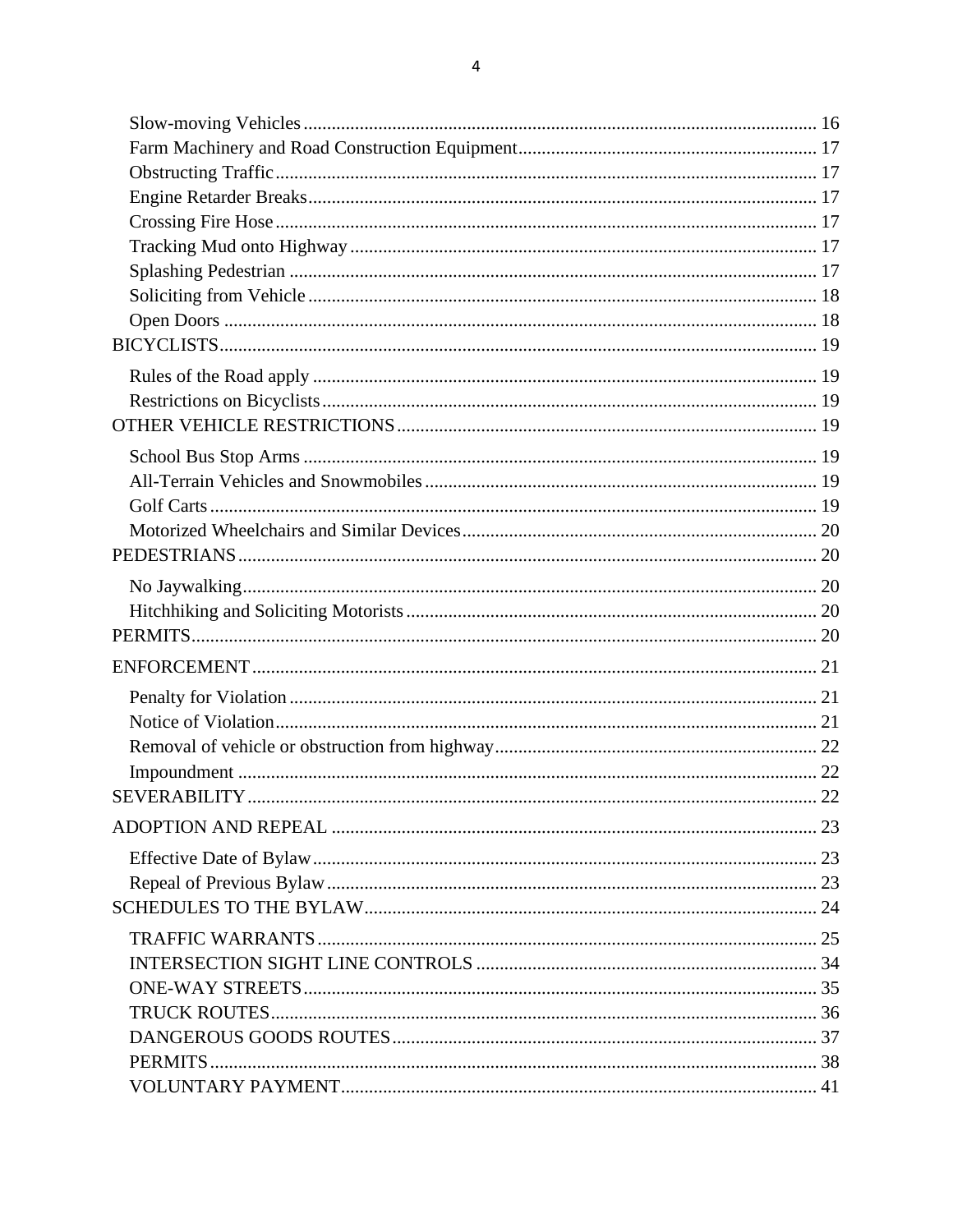|--|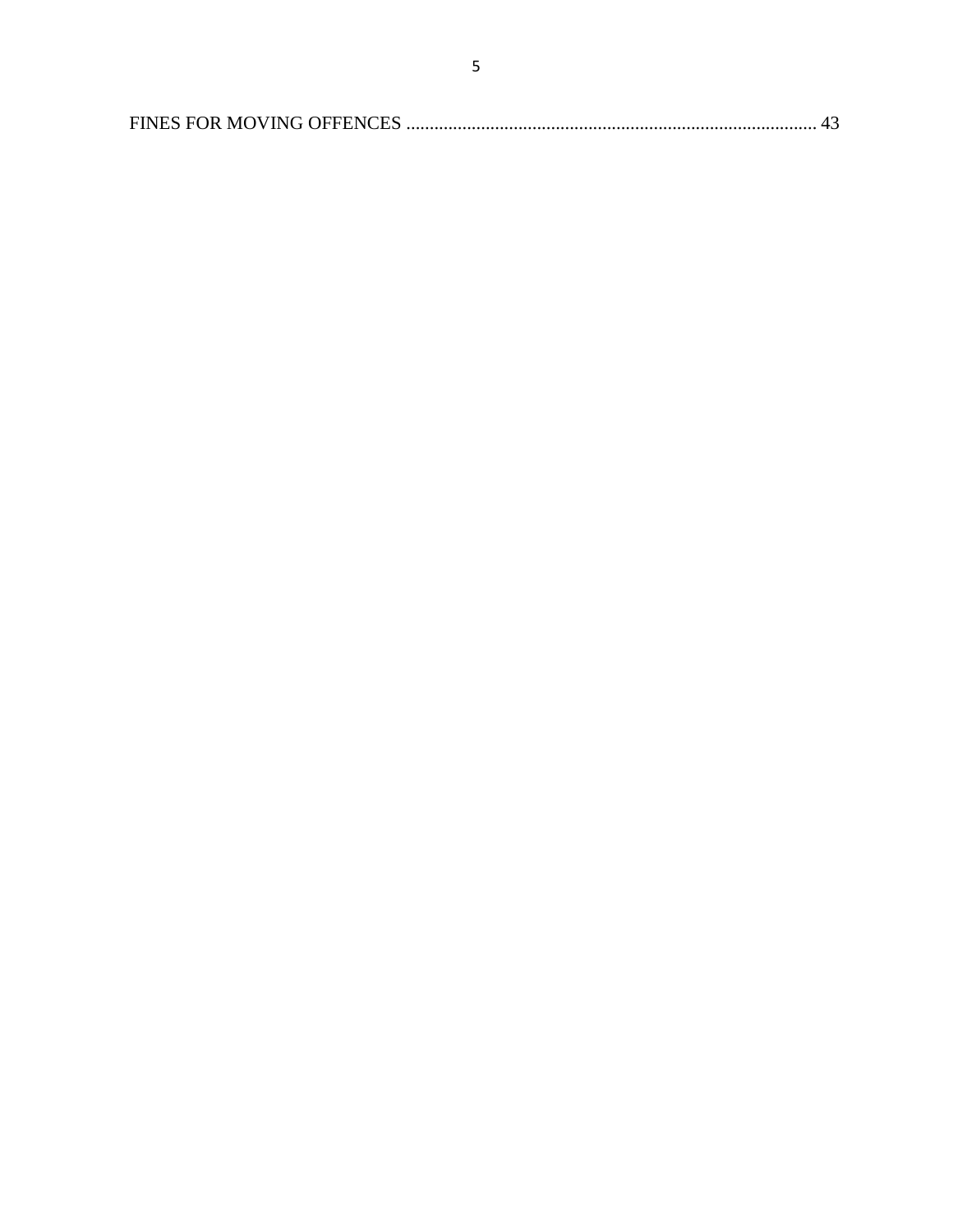## **CITY OF MOOSE JAW**

#### **BYLAW NO. 5556**

#### **TRAFFIC BYLAW**

Whereas *The Cities Act*, S.S. 2002, c. C-11.1, in section 12, gives cities direction, control and management of all streets within the city;

And whereas *The Cities Act*, in section 306, requires cities to keep every street or other public place that is subject to the direction, control and management of the city, including all public works in, on or above the streets or other public place put there by the city of by any person with the permission of the city, in a reasonable state of repair;

And whereas *The Cities Act*, in section 8, authorizes the city to pass bylaws in relation to, amongst other matters, the safety, health and welfare and protection of people and property, transport and transportation systems, including carriers of persons or goods, subject to *The Traffic Safety Act,* the use of vehicles and the regulation of pedestrians, and streets and roads, including temporary and permanent openings and closings;

And whereas *The Traffic Safety Act*, S.S. 2004, c. T-18.1, in Part XVI provides rules of the road which apply throughout the province;

Now, therefore, the Council of the City of Moose Jaw in the Province of Saskatchewan enacts as follows:

#### <span id="page-5-0"></span>**INTERPRETATION**

#### <span id="page-5-1"></span>**Title**

1 This Bylaw is referred to as the Traffic Bylaw.

#### <span id="page-5-2"></span>**Purpose**

2 The purpose of this bylaw is to fulfil the statutory responsibilities of the City over its streets and roads and to promote their safe use by motorists and pedestrians.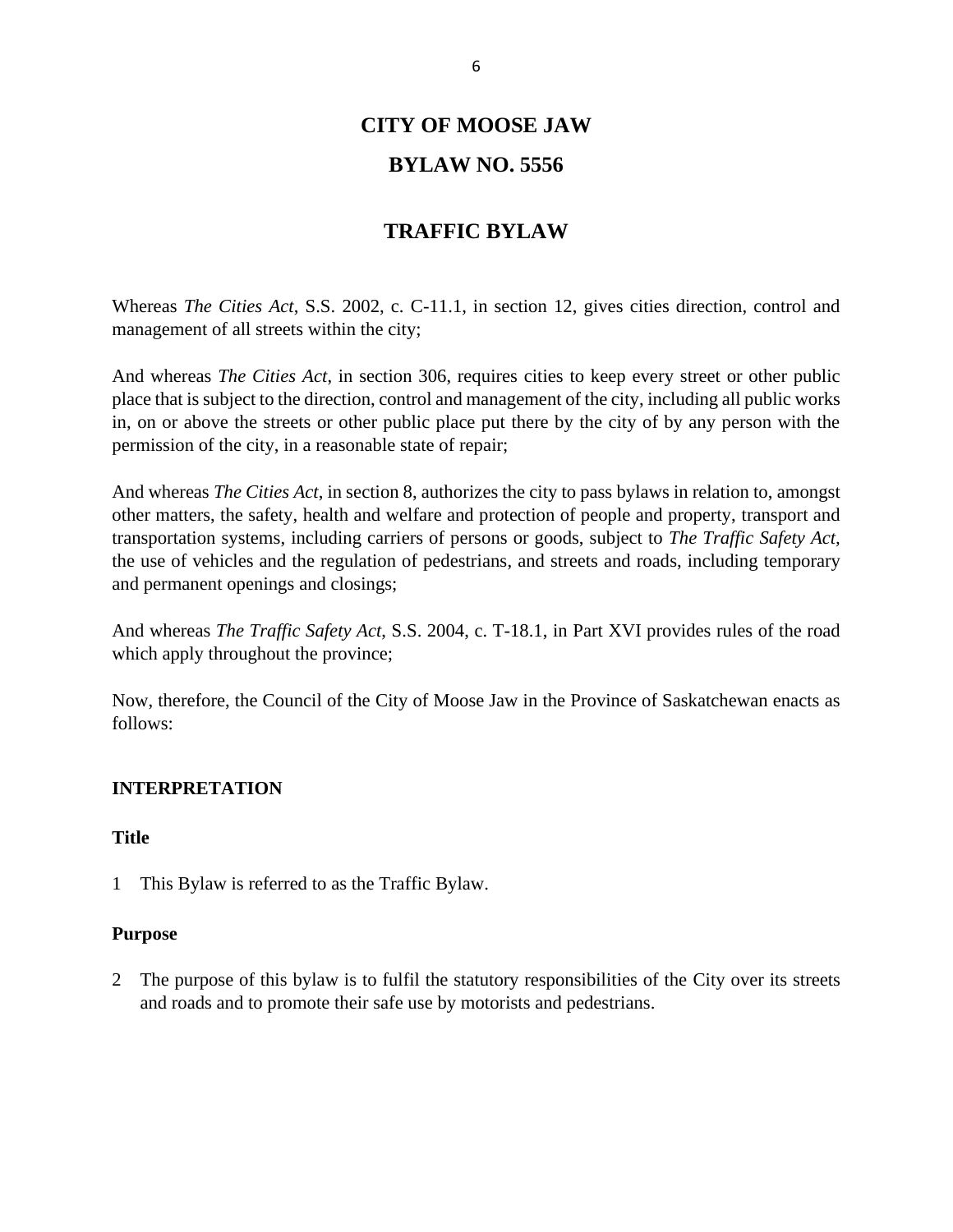#### <span id="page-6-0"></span>**Authority**

3 The authority for this bylaw is *The Cities Act*, in particular sections 8, 12, and 100, and subsection 381(3).

#### <span id="page-6-1"></span>**Definitions**

4 (1) In this bylaw, except where otherwise required, words shall be given the same meaning as may be defined by *The Traffic Safety Act*, including the definition in that Act of the following words:

highway; median; motor vehicle; parking; peace officer; pedestrian; snowmobile; stop; traffic control device; traffic lane; vehicle.

- (2) In this bylaw, the following words shall be given the meaning stated below:
	- "**All terrain vehicle**" shall have the same meaning as defined by *The All Terrain Vehicle Act*;
	- "A**pproved bicycle helmet**" means an undamaged helmet marked and approved for bicycle riders by the Canadian Standards Association (CSA), United States Consumer Products Safety Commission (CPSC), Snell Memorial Foundation (Snell), American Society for Testing and Materials (ASTM), American National Standards Institute (ANSI), British Standards Institute (BSI) or by a similar recognized certification;
	- "**Chief of Police**" means the person appointed as Chief of Police of Moose Jaw or the police officer acting as Chief of Police during the absence of the Chief of Police;
	- "**City**" means the City of Moose Jaw;
	- "**City Engineer**" means the person appointed or employed as City Engineer of the City or such other person employed by the City as department head whose responsibilities include streets and traffic or any person employed within his department who is authorized by the City Engineer to act on behalf of the City Engineer;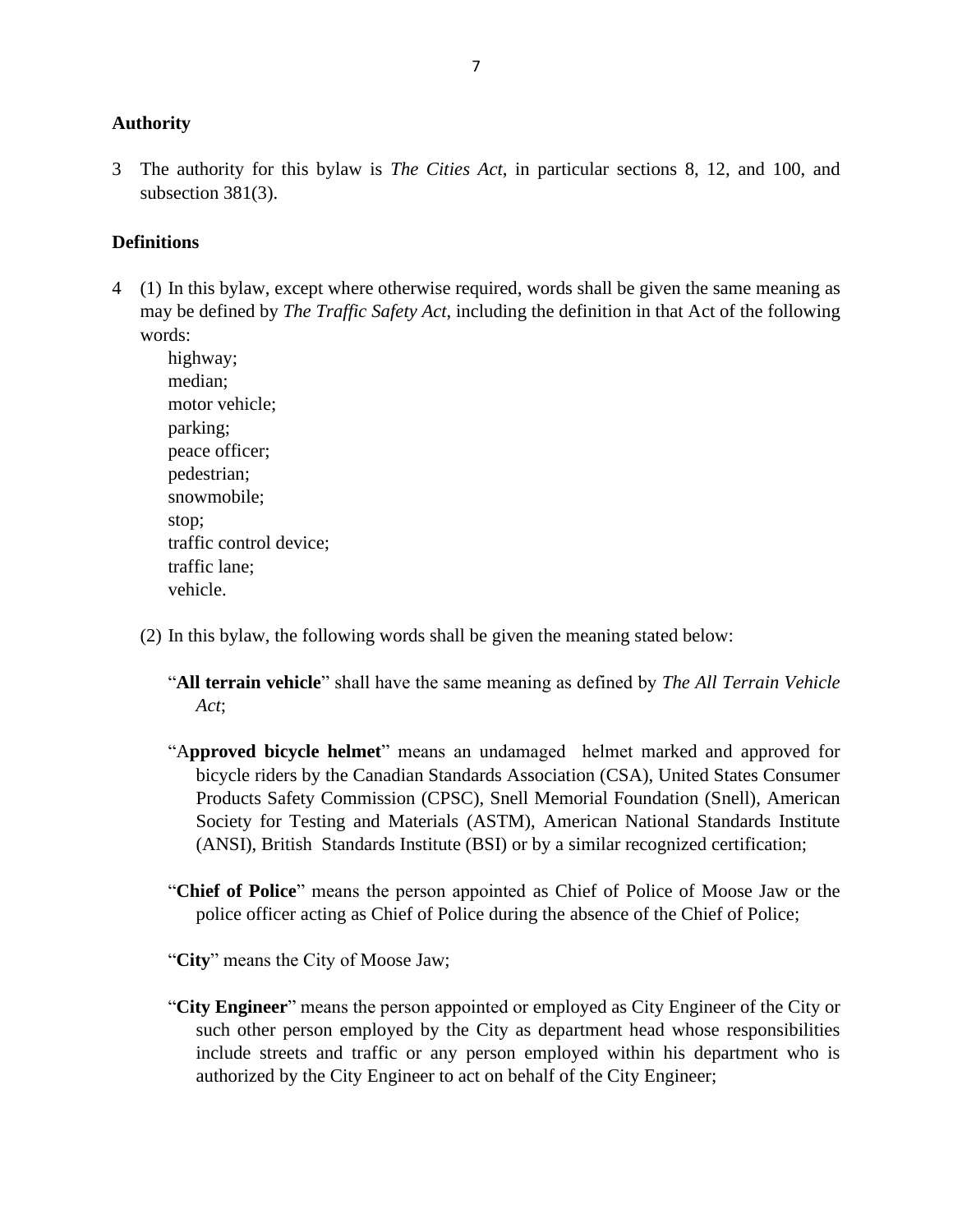"**Council**" means the Council of the City;

- "**Dangerous good**" means a dangerous good within the meaning of *The Dangerous Goods Transportation Act* and any regulations pursuant to that Act;
- "**Dangerous good vehicle**" means any vehicle designed to haul dangerous goods and required to have a dangerous goods placard, including a vehicle pulling a trailer with such dangerous goods;
- "**Flag person**" means a person authorized by the City Engineer to direct traffic on a highway to ensure the safe movement of traffic during road construction or other public works;

#### "**Heavy vehicle**" means:

- i. a motor vehicle with a gross weight registration exceeding 9,000 kilograms;
- ii. any vehicle, including any combination of motor vehicle, trailer and load, with a weight exceeding 9,000 kilograms; or

iii. any vehicle, including any combination of vehicle and trailer, which exceeds ten metres in length;

- "**Metered parking areas**" means parking on streets or in City parking lots where parking is controlled by parking meters or parking kiosk machines;
- "**Parking lane**" means the curb lane when parking is permitted and intended for that lane of the highway and the adjacent lanes are intended for driving;
- "**Pilot car**" means a vehicle identified in conformity with the *Escort Vehicle Equipment Requirements* of the Saskatchewan Ministry of Highways and Transportation *Weights and Dimensions Administration Manual*, as amended;
- "**Police**" means the Moose Jaw Police Service or any Peace Officer in and for the Province of Saskatchewan or Bylaw Officer for the City of Moose Jaw;
- "**Public works**" means works undertaken by or on behalf of the City or by a public utility, including SaskPower, SaskEnergy and SaskTel;
- "**Recreational vehicle**" means:

(i) a motor home, travel trailer, camper, fifth wheel trailer or similar vehicle used for temporary accommodation for recreational, camping or travel use and which is used solely as a family or personal conveyance and in no way used for a commercial purpose; and

(ii) a trailer bearing valid license plates and carrying a boat, jet ski, motorcycle, snowmobile, all-terrain vehicle or similar vehicle used for recreation;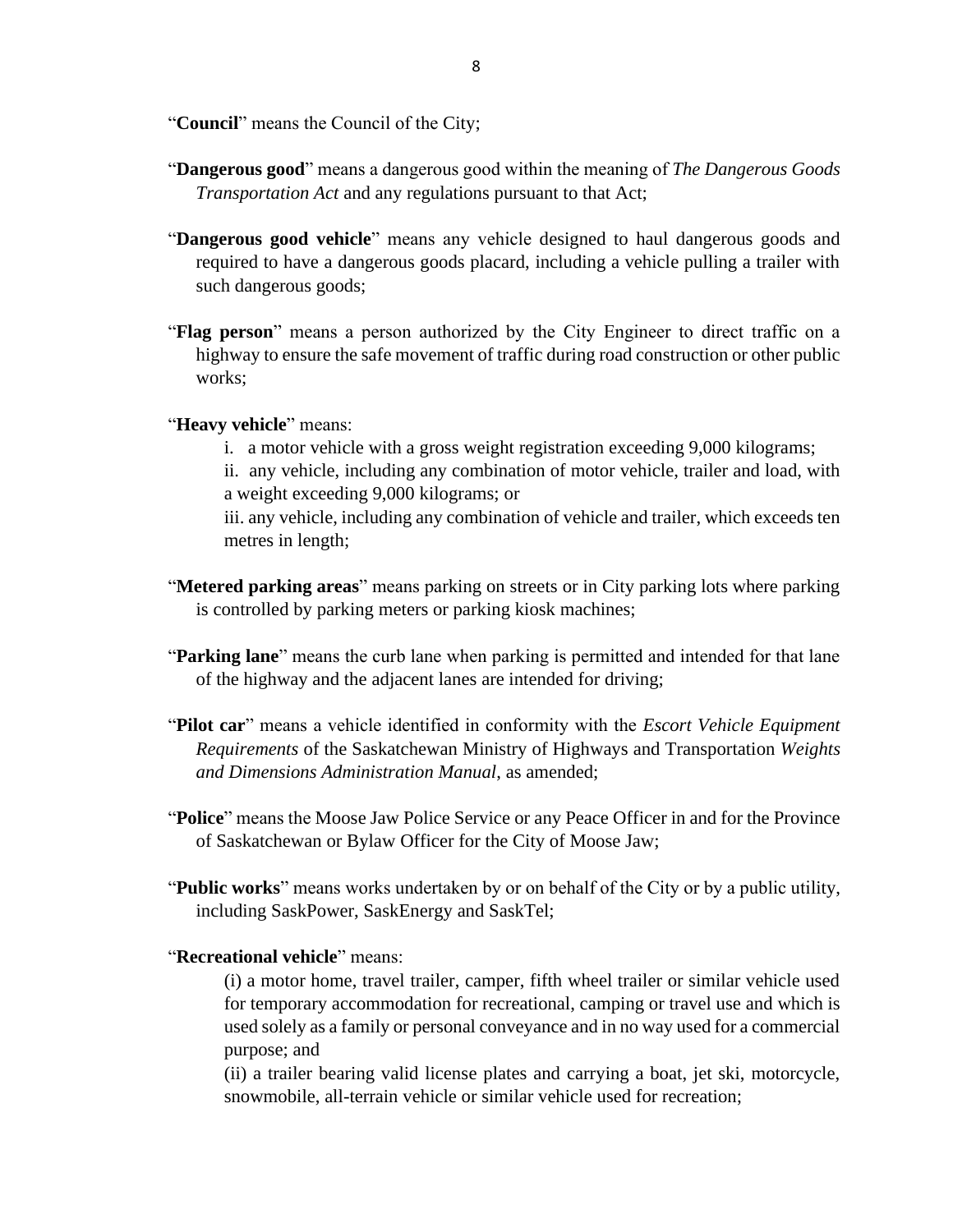"**Roadway**" shall have the same meaning as defined in *The Cities Act*;

- "**Slow-moving vehicle**" means any vehicle or equipment which:
	- i. is designed for use at speeds less than 40 kilometres per hour;
	- ii. normally travels at speeds less than 40 kilometres per hour; or
	- iii. is not capable of sustained speed greater than 40 kilometres per hour.

#### <span id="page-8-0"></span>**CONTROL OF HIGHWAYS**

#### <span id="page-8-1"></span>**Directing Traffic**

5 (1) A police officer having jurisdiction in Saskatchewan is hereby authorized to direct traffic on any highway in conformity with this Bylaw and *The Traffic Safety Act*.

(2) A flag person is authorized to direct traffic on any highway for the purpose of road construction or other public works authorized by the City Engineer.

(3) Notwithstanding any other provision of this Bylaw, a police officer or a firefighter responding to an emergency, including a fire, traffic collision, traffic signal light malfunction, is authorized to direct traffic on any highway as the police officer or firefighter deems necessary to expedite traffic, safeguard pedestrians, prevent accidents or meet any unforeseen conditions.

(4) No person shall fail to comply with a direction or signal given by a police officer, firefighter or flag person under authority of this section.

#### <span id="page-8-2"></span>**Traffic Control Devices**

6 (1) The City Engineer is authorized to have traffic control devices and traffic signs placed on or by highways for the purpose of the regulating, warning or guiding traffic in conformity with this Bylaw or any traffic warrants approved by Council.

(2) Traffic control devices and traffic signs shall, in so far as reasonably possible, be designed, placed and maintained in conformity with the *Manual of Uniform Traffic Control Devices for Canada*.

#### <span id="page-8-3"></span>**Traffic Warrants**

- 7 (1) The City Engineer may, subject to available budget for the work:
	- (a) have traffic control devices and signs placed at locations where such traffic control device or sign meets traffic warrants as provided in Schedule "A" to this Bylaw; and
	- (b) remove traffic control devices and signs from locations which do not meet traffic warrants.

(2) Council, in approving traffic warrants, shall provide criteria, such as traffic counts, incidence of collisions, or petitions from the public, which warrant the traffic control device or sign.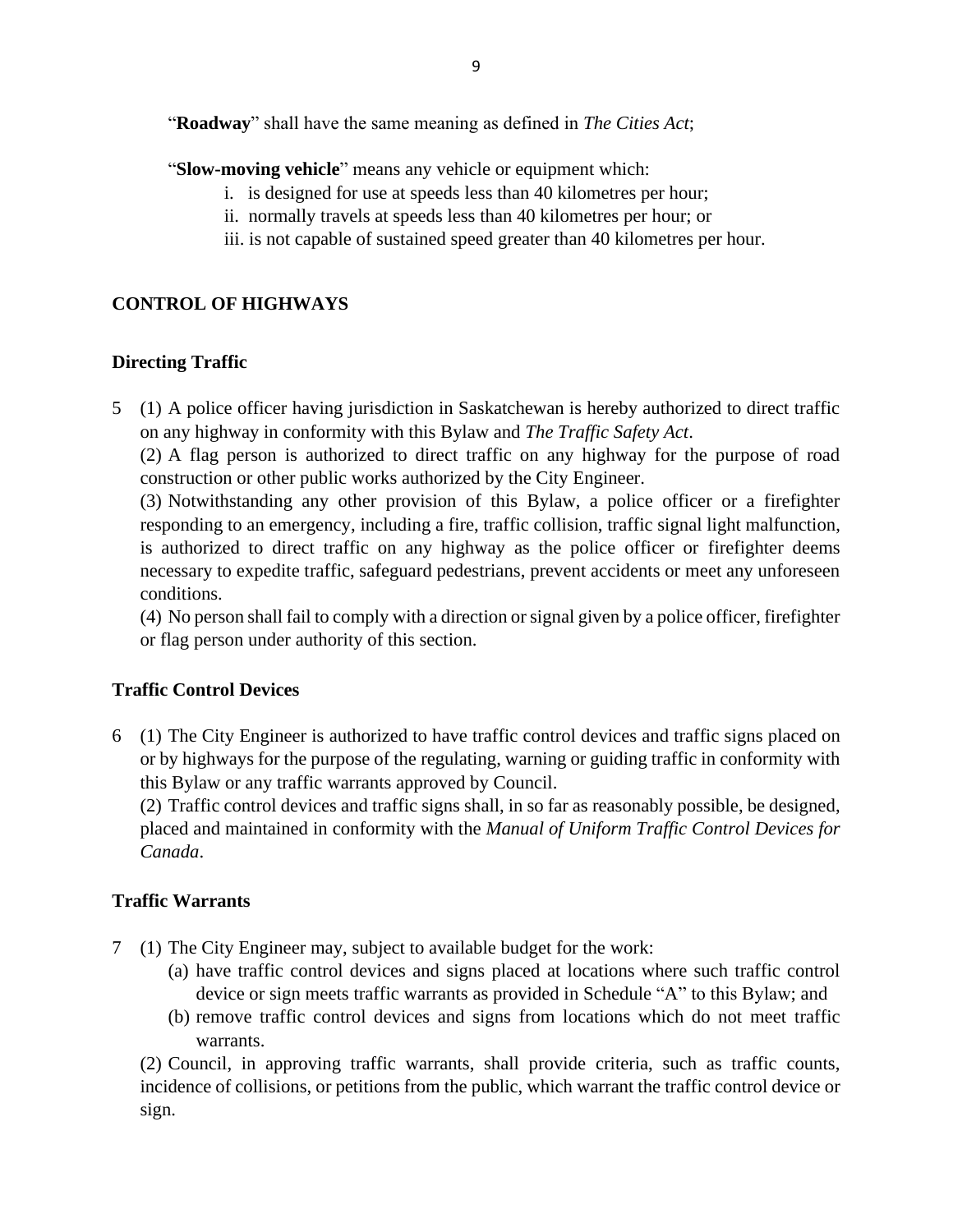#### <span id="page-9-0"></span>**Traffic Inventory**

- 8 The City Engineer shall keep an inventory of:
	- (a) the location of all permanent traffic control devices and signs installed by the City;
	- (b) the location of all metered parking areas in the City;
	- (c) the location of all signed or marked parking and stopping restrictions in the City;
	- (d) the location of all public parking lots provided by the City;

and that inventory shall be open to public inspection at City Hall during normal business hours.

#### <span id="page-9-1"></span>**Temporary Road Closure or Parking Prohibition**

- 9 (1) The City Engineer and the Chief of Police are authorized as the designated officers with authority to temporarily:
	- (a) close the whole or a part of a street at any time for any purpose considered necessary, as provided by section 14 of *The Cities Act*;
	- (b) prohibit parking to allow for public works, including street cleaning and snow removal.

(2) Where a street is temporarily closed or parking is temporarily prohibited on the street, the street shall be signed or barricaded to provide notice of the temporary closing or prohibition.

10 No person shall drive or park a vehicle on any street which has been temporarily closed, except where permitted by the designated officer who closed the street.

#### <span id="page-9-2"></span>**No unauthorized work on Highways**

- 11 No person shall:
	- (a) interfere with the use of any highway;
	- (b) do any roadwork on a highway;
	- (c) place any sign on a highway;

except as may be authorized by the Minister of Highways or the City or as otherwise allowed by law.

#### <span id="page-9-3"></span>**Signs and Obstructions on Street**

- 12 (1) No person shall:
	- (a) place or leave any sign or other object on a street, including the median and boulevard, except where permitted by the City Engineer;
	- (b) place or allow anything, including trees, shrubs, fences or recreational vehicles, to remain which would obstruct sightlines at the intersection of a street with any other street, alley or driveway as shown on the diagrams appended to this Bylaw as Schedule "B";
	- (c) dump snow, earth, sand or other material on a highway or within any road allowance, except where permitted by the City Engineer**.**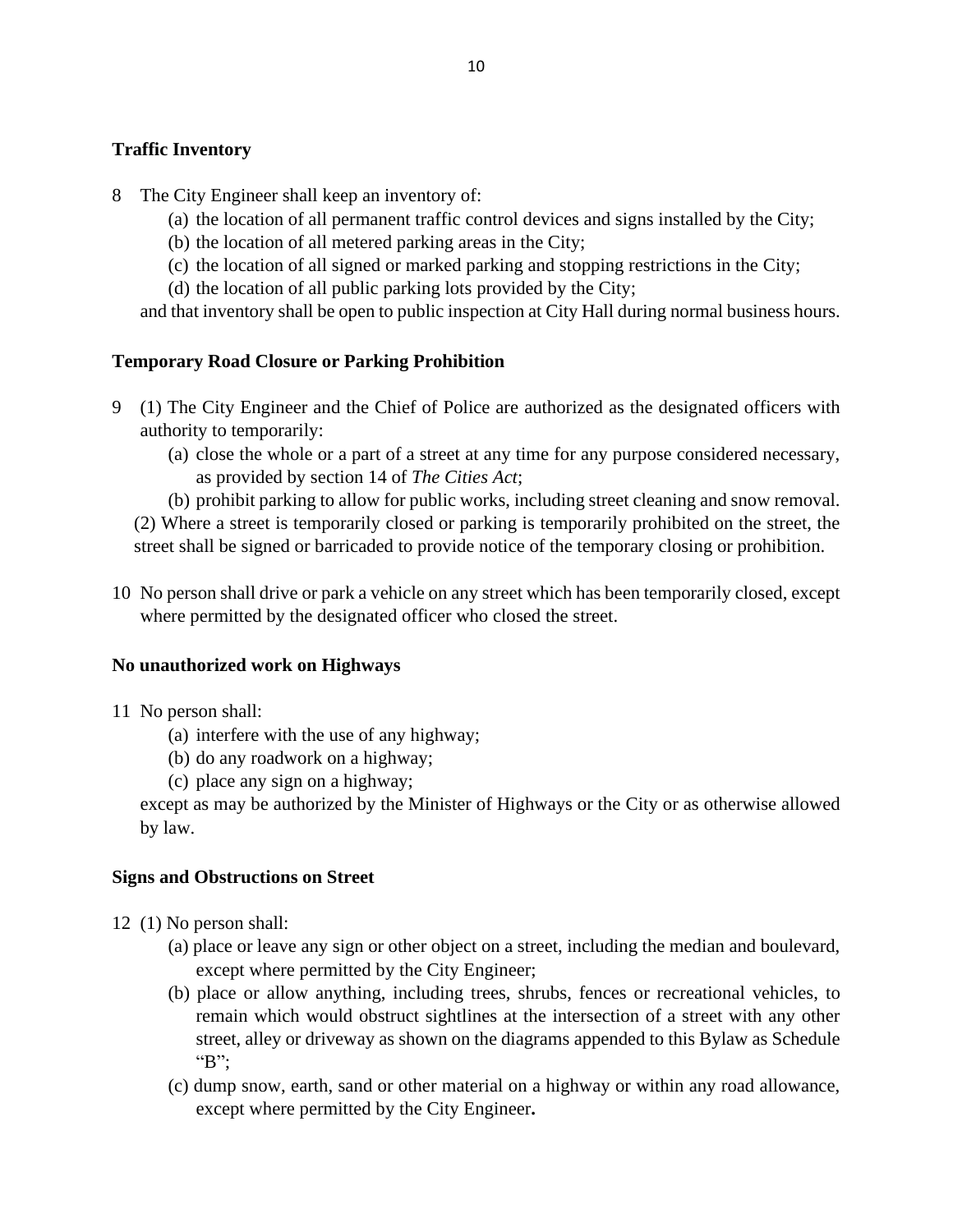(2) The City Engineer and Chief of Police are authorized to have removed any offending object or obstruction at the cost of the person who caused the object or obstruction to be placed or remain there and to destroy or otherwise dispose of the object or obstruction.

#### <span id="page-10-0"></span>**TRAFFIC ROUTES & RESTRICTIONS**

#### <span id="page-10-1"></span>**One-Way Streets and Alleys**

13 The highways identified in Schedule "C" to this Bylaw are designated as one-way streets or alleys.

#### <span id="page-10-2"></span>**Truck Routes**

14 (1) The routes shown on maps appended to this Bylaw as Schedule "D" are designated as truck routes.

(2) Where a part of a designated truck route must be closed temporarily, the City Engineer is authorized to provide an alternate detour route for heavy vehicles, which detour must be marked by detour signs.

#### <span id="page-10-3"></span>**Offence to drive off of Truck Route**

- 15 No person shall drive or park a heavy vehicle on any highway not designated as a truck route, except:
	- (a) where the owner or operator of the vehicle has obtained a permit to do so from the City Engineer and then only according to the terms of that permit and provided the permit is in the vehicle and available for inspection by police;
	- (b) to pick up or deliver cargo transported by the vehicle, in which case the vehicle must follow the most direct route to and from the truck route;
	- (c) on an authorized temporary detour route.

#### <span id="page-10-4"></span>**Dangerous Goods Routes**

16 (1) The routes shown on maps appended to this Bylaw as Schedule "E" are designated as dangerous goods routes.

(2) Where a part of a designated dangerous goods route must be closed temporarily, the City Engineer is authorized to provide an alternate detour route for dangerous goods, which detour must be marked by detour signs.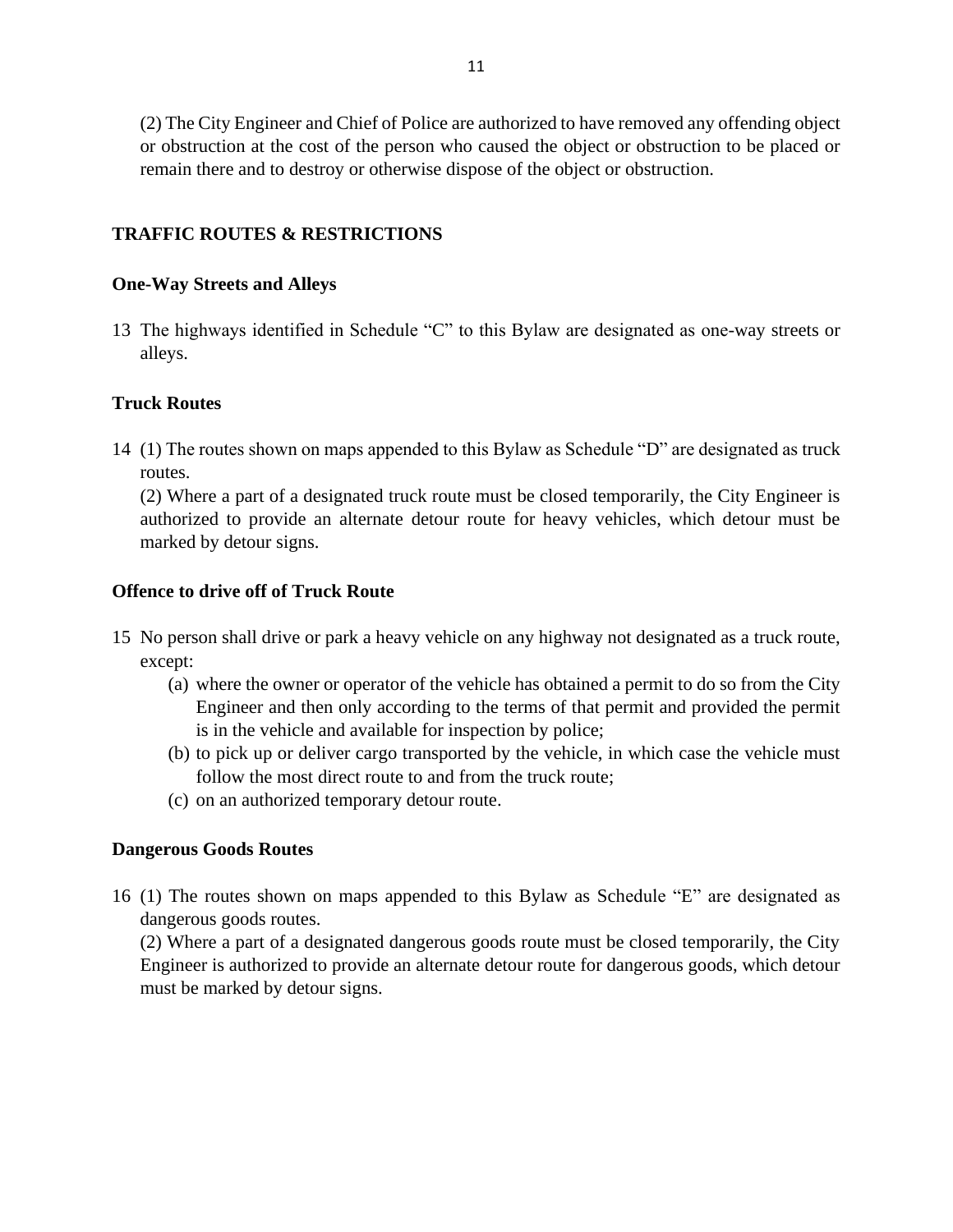#### <span id="page-11-0"></span>**Offence to drive off of Dangerous Goods Route**

- 17 No person shall drive or park a dangerous goods vehicle on any highway not designated as a dangerous goods route, except:
	- (a) where the owner or operator of the vehicle has obtained a permit to do so from the City Engineer and then only according to the terms of that permit and provided the permit is in the vehicle and available for inspection by police;
	- (b) to pick up or deliver dangerous goods transported by the vehicle, in which case the vehicle must follow the most direct route to and from the dangerous goods route;
	- (c) on an authorized temporary detour route.

#### <span id="page-11-1"></span>**Restrictions on Bridges or Overhanging Structures**

18 No person shall drive a vehicle onto, across or under a bridge or other overhanging structure where the vehicle exceeds the height or weight restriction for that bridge or structure, as signed.

#### <span id="page-11-2"></span>**PARKING AND STOPPING**

#### <span id="page-11-3"></span>**Signs**

19 (1) Where a sign indicates parking or stopping restrictions by directional arrow, that restriction shall continue in the direction of the arrow to the next street intersection unless interrupted by a similar sign with a directional arrow or by signs permitting parking.

(2) Time limits for parking shall apply within the street block where parking is limited such that the restriction shall continue to apply to any vehicle which is moved but remains on the same side of the same block of the street.

#### <span id="page-11-4"></span>**Parking at Curb**

20 No person shall park a vehicle on a street except:

- (a) at the right-hand curb on a two-way street;
- (b) at either curb on a one-way street;
- (c) parallel to or alongside the curb unless angle parking is indicated by signs or markings;
- (d) in the direction of traffic on that side of the street;

provided such parking is not otherwise prohibited by this Bylaw.

#### <span id="page-11-5"></span>**Parallel Parking**

- 21 (1) No person shall park a vehicle on a street where parallel parking is provided:
	- (a) with the front or rear wheel nearest the curb more than 0.3 metres from that curb;
	- (b) within 0.6 metres of any vehicle previously parked in front of or behind the vehicle.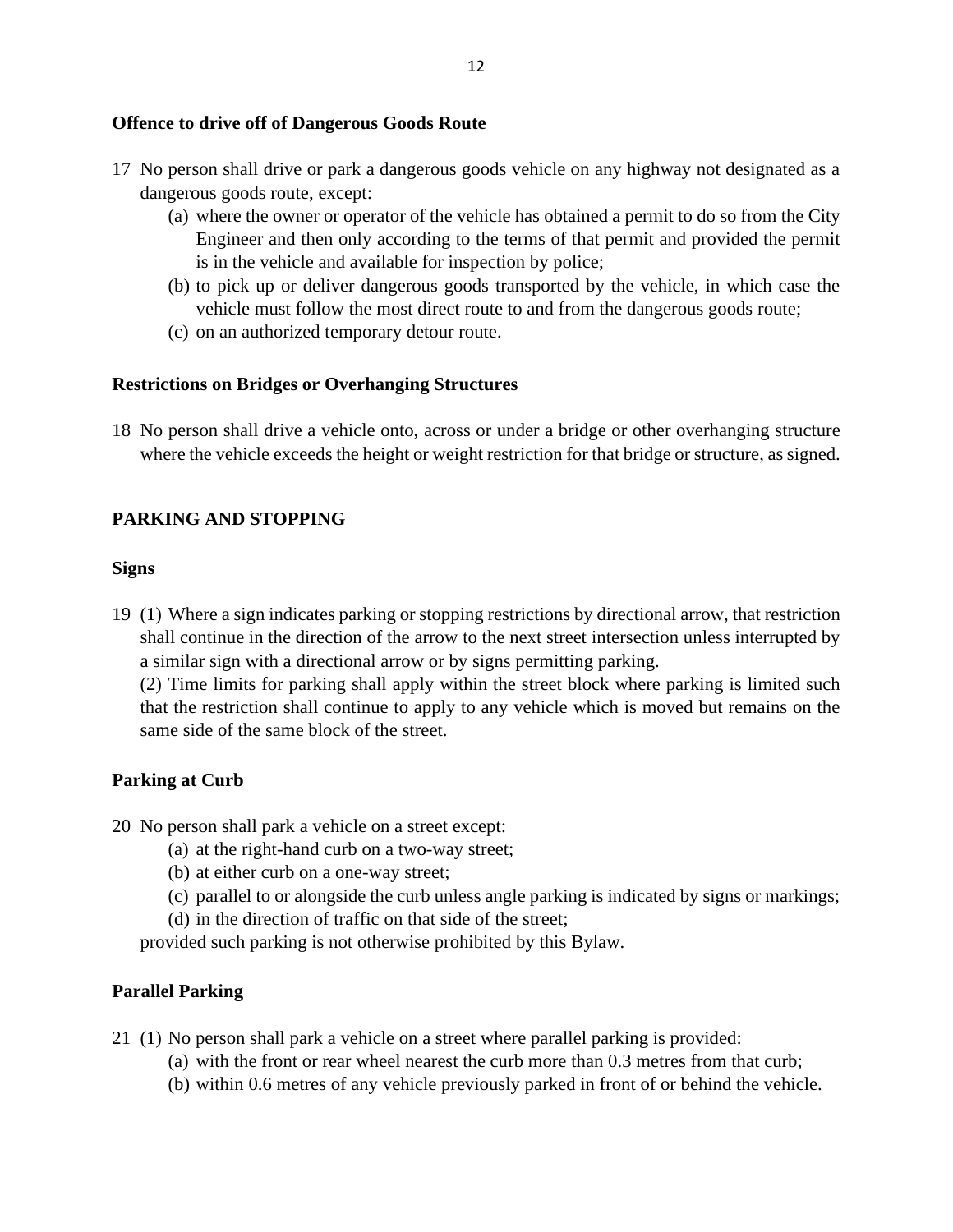(2) Notwithstanding subsection (1), where the vehicle is a solo motorcycle, the motorcycle shall be parked at an angle of 45 degrees to the curb with the rear wheel no more than 0.3 metres from the curb.

#### <span id="page-12-0"></span>**Angle Parking**

- 22 (1) No person shall park a vehicle on any street where angle parking is provided except:
	- (a) in accordance with signs or markings designating a parking stall;
	- (b) where the angle of the parking stall is less than 90 degrees with the leading edge of the vehicle's bumper within 0.3 metres of the curb; and
	- (c) where the vehicle measures less than seven metres in overall length.
	- (2) No person shall back a vehicle into a parking stall intended for angle parking.

#### <span id="page-12-1"></span>**Parking Restrictions on Highways**

23(1) No person shall park a vehicle on any highway:

- (a) where parking is prohibited by display of an authorized sign;
- (b) for a longer time than allowed, where the time period for parking is limited by display of a sign;
- (c) for longer than 48 hours, where no other time limit is posted;
- (d) in a parking stall marked as reserved for people with disabilities, unless the vehicle displays a valid sticker or placard issued by the Saskatchewan Abilities Council or the City;
- (e) subject to subsection 23(2) and (3), in a metered parking stall without payment of the required fee or display of the required permit;
- (f) within two metres of any curb crossing or driveway;
- (g) within five metres of a fire hydrant, measured parallel to the curb;
- (h) within six metres of an alley intersection;
- (i) within five metres of a railway track;
- (j) within ten metres of a street intersection, unless parking is permitted by an authorized sign;
- (k) within ten metres of a marked pedestrian crosswalk;
- (l) on any traffic lane;
- (m)subject to section 23(4), on any centre median, boulevard, sidewalk, public park or public recreation area, except where parking is allowed by sign or markings;
- (n) where the posted speed limit exceeds 50 kilometres per hour;
- (o) which has been temporarily closed to traffic or parking;
- (p) where the vehicle does not display a valid licence plate or temporary permit registered to that vehicle;
- (q) where the vehicle displays "for sale" signs.

*Bylaw No. 5588*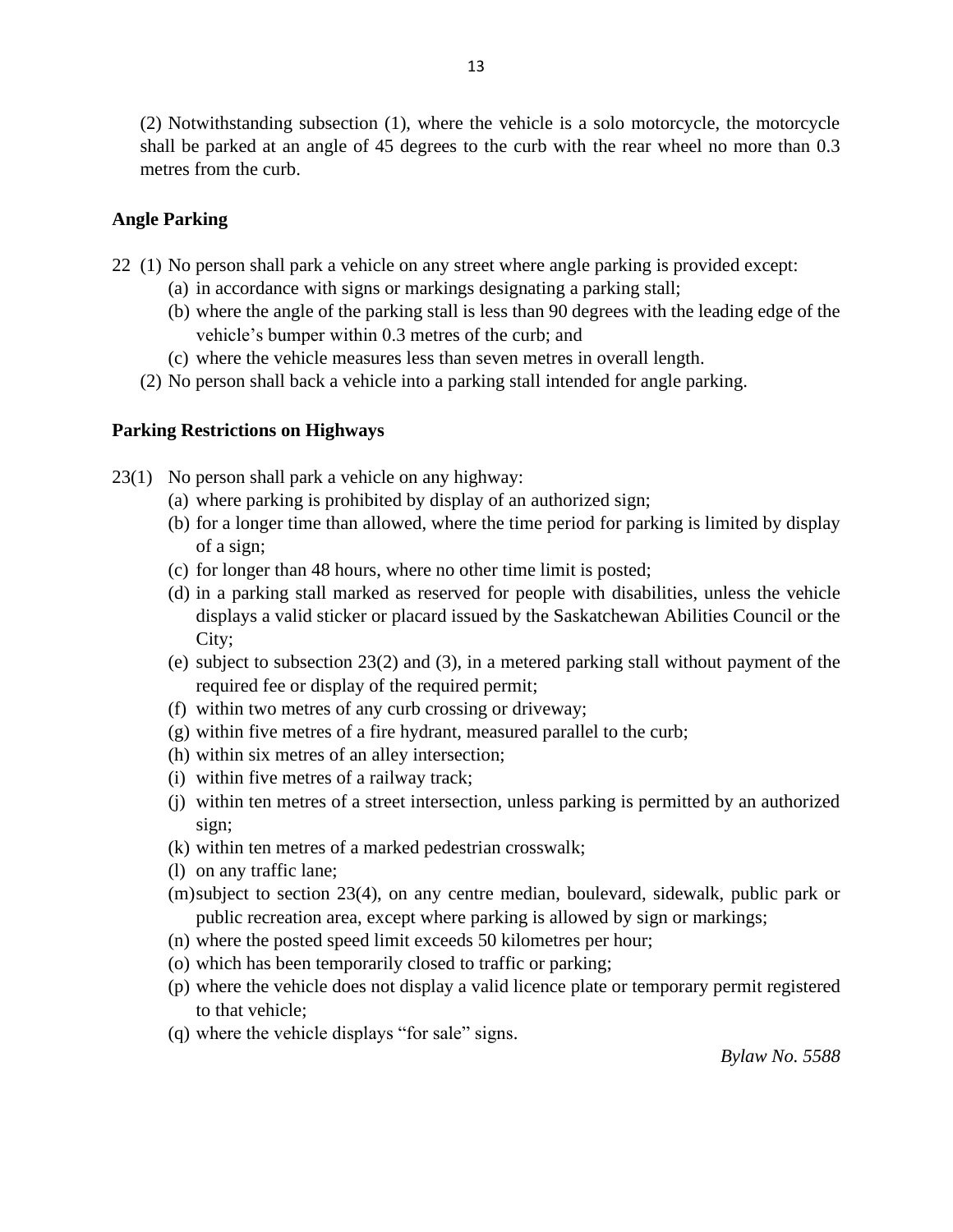(2) Any vehicle prominently displaying, in the front windshield a placard issued by the Saskatchewan Abilities Council may park for up to three (3) hours in a metered parking stall without paying the required fee of the meter.

*Bylaw No. 5588*

(3) Any vehicle bearing a veteran's license plate may park at a metered parking stall without paying the required fee of the meter for the time limit prescribed on the meter.

*Bylaw No. 5588*

- (4) The provision of subsection  $23(1)(m)$  does not apply to:
	- (a) City owned vehicles;
	- (b) Wakamow Valley Authority vehicles;
	- (c) Authorized emergency vehicles; or
	- (d) Any utility maintenance vehicles.

*Bylaw No. 5588*

#### <span id="page-13-0"></span>**24 Parking Prohibited off roadway**

- 24. No person shall park a vehicle, including a recreational vehicle, on any:
	- (a) alley, except that a vehicle may be parked in an alley:
		- (i) for no more than thirty minutes; and
		- (ii) where actually engaged in loading or unloading;
	- (b) sidewalk;
	- (c) side boulevard or other part of the road allowance not intended for parking; and
	- (d) municipal property not intended for use as a parking lot.

*Bylaw No. 5588*

#### <span id="page-13-1"></span>**Oversized Vehicle Parking**

25(1) No person shall park a vehicle on a highway where the vehicle has:

- (a) a gross registered weight or actual weight exceeding 4,500 kilograms; or
- (b) an overall length of more than eight (8) metres;
- for longer than two (2) hours.
- (2) Subsection (1) shall not apply to:
	- (a) vehicles engaged in public works;
	- (b) recreational vehicles, for which the usual parking time limit will apply.

#### **Dangerous Goods Vehicle Parking**

- 26 No person shall park a dangerous goods vehicle within 150 metres of any place of public assembly, except when:
	- (a) making a pickup or delivery of dangerous goods; and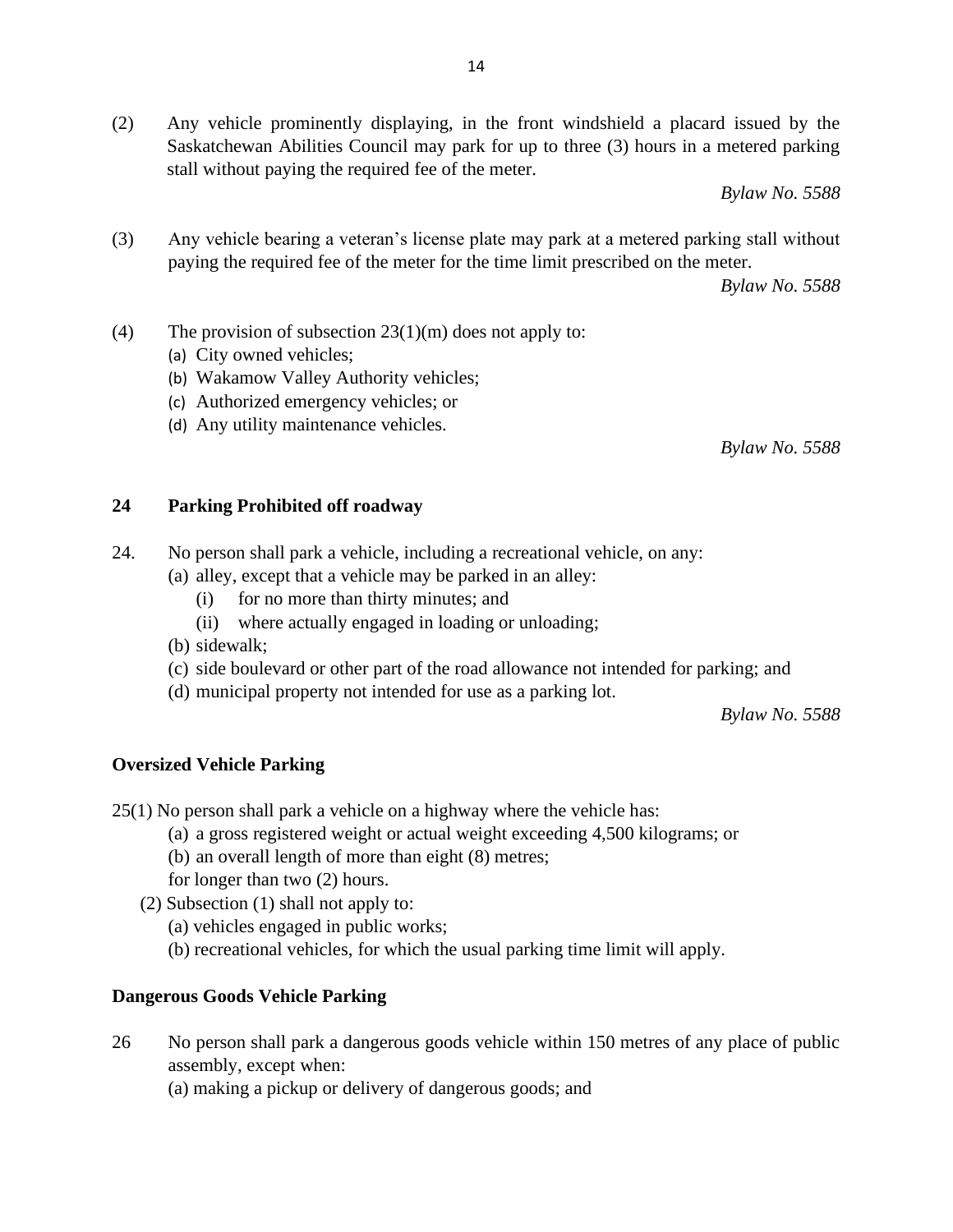(b) the dangerous good vehicle and the pickup or delivery process is under constant supervision during the period of time that the dangerous good vehicle is parked.

#### <span id="page-14-0"></span>**No Stopping**

- 27 No person shall stop a vehicle on any highway:
	- (a) where stopping is prohibited by display of an authorized sign;
	- (b) in a traffic lane, except where required by traffic, a traffic control device or as directed by a peace officer.

#### <span id="page-14-1"></span>**Repair of Vehicles on Roadway**

28 (1) No person shall wash, repair, dismantle or otherwise work on a vehicle on a highway, except in case of emergency and then only in the curb lane of the street.

(2) When a vehicle breaks down on a highway, the operator shall immediately move the vehicle off the road or into the parking lane.

(3) No person shall leave any vehicle for more than three hours on any highway when that vehicle has been placed on a jack or blocks.

#### <span id="page-14-2"></span>**Idling Vehicles**

29 No person operating a vehicle shall allow the engine to idle for longer than 20 minutes when the vehicle is parked within 100 metres of a residential zone.

#### <span id="page-14-3"></span>**Exemption for City and Police Vehicles**

30 City and Police vehicles are exempt from the above parking restrictions, including payment for metered parking, where the operator or the vehicle is engaged in public works or police duties.

#### <span id="page-14-4"></span>**MOVING VIOLATIONS**

#### <span id="page-14-5"></span>**Speed Limits**

31 No person shall operate a vehicle on any highway in excess of the speed limit set by this Bylaw.

#### <span id="page-14-6"></span>**General Speed Limit**

32 (1) The general speed limit within the City is set at 50 kilometres per hour, unless otherwise posted.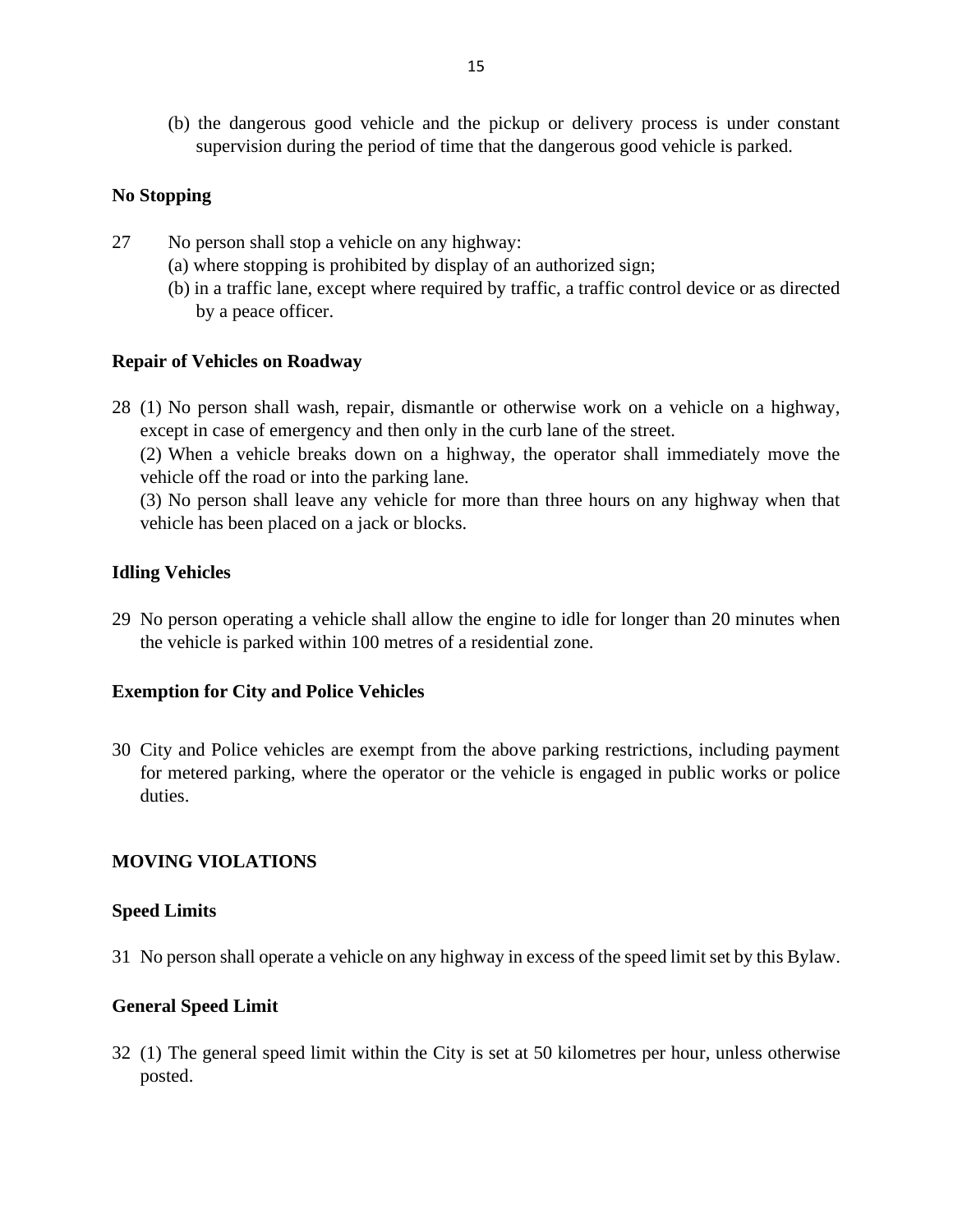(2) This general speed limit does not apply to any provincial highway which has a higher posted speed limit under *The Traffic Safety Act*.

#### <span id="page-15-0"></span>**School and Playground Zone Speed Limit**

33 The speed limit in a school or playground zone is set at 40 kilometres per hour, unless otherwise posted.

#### **Construction Zone Speed Limit**

34 (1) The construction speed limit is established by the erection of appropriate speed limit signs, which shall not exceed 60% of the normal speed limit on the street, as follows:

| Normal Speed Limit    | <b>Construction Speed Limit</b> |
|-----------------------|---------------------------------|
| (Kilometres per hour) | (Kilometres per hour)           |
| .00                   |                                 |
| 80                    | 50                              |
| 70                    | 45                              |
| 60                    | 35                              |
|                       |                                 |

(2) The City Engineer may install construction speed limit signs and reduce speed limits during any road construction or other public works which require workers to be present on the roadway or during which traffic lanes must be narrowed or re-routed.

#### <span id="page-15-1"></span>**U-Turns**

- 35 (1) No person operating a vehicle shall turn the vehicle on a highway so as to proceed in the opposite direction except:
	- (a) at a street intersection not controlled by a traffic signal, pedestrian signal, activated pedestrian corridor, or a school safety patrol;
	- (b) at a break in the centre median;

provided that there are no signs prohibiting U-Turns.

(2) No person operating a vehicle, having turned or turning the vehicle to proceed in the opposite direction, shall proceed until it is safe to do so.

#### <span id="page-15-2"></span>**Slow-moving Vehicles**

- 36 No person shall operate a slow-moving vehicle on any highway from one-half hour before sunset and one half hour after sunrise, except where the slow-moving vehicle proceeds in the right hand traffic lane and:
	- (a) is equipped with operating headlights and tail lights; or
	- (b) is preceded and followed by pilot cars.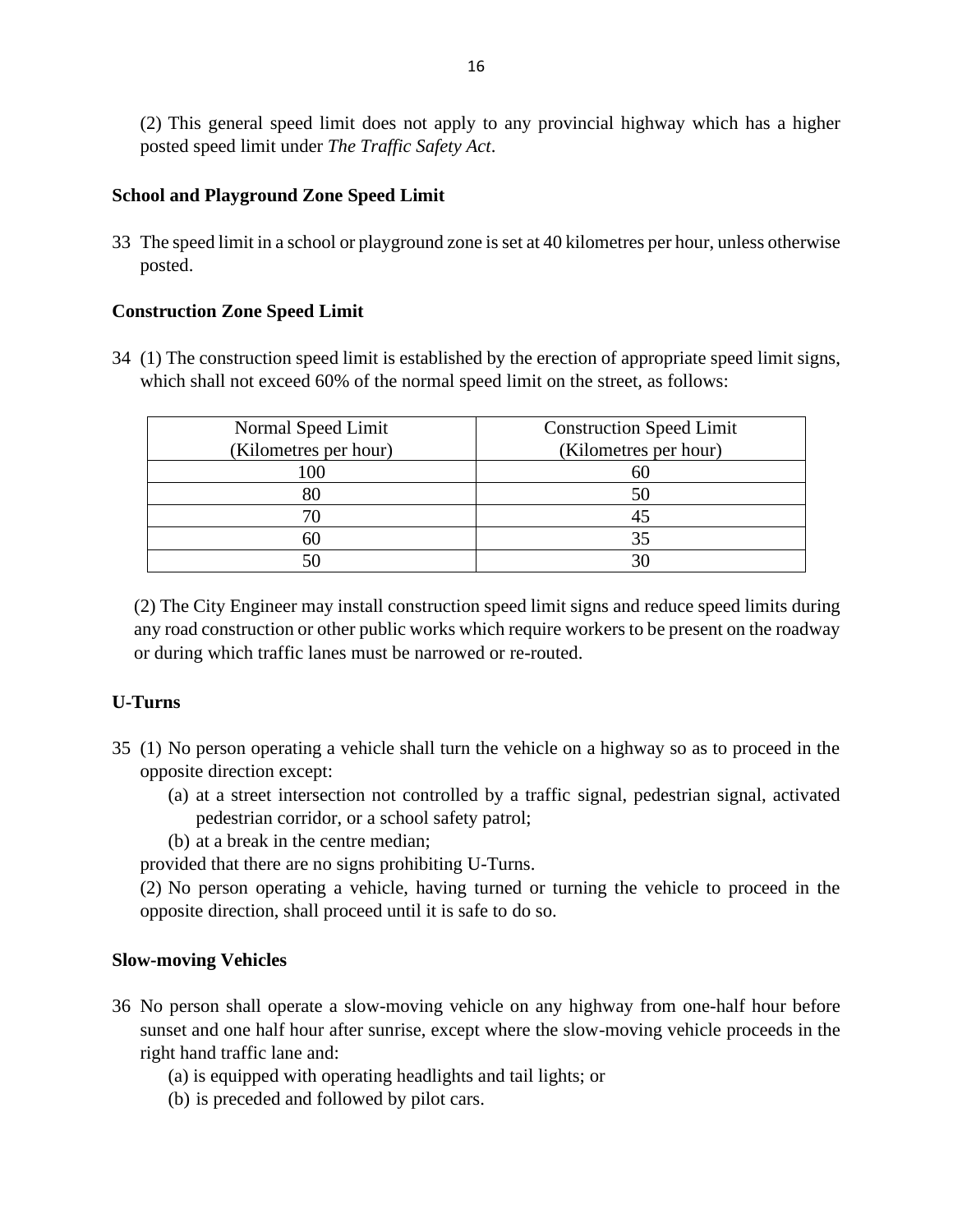#### <span id="page-16-0"></span>**Farm Machinery and Road Construction Equipment**

- 37 No person shall operate:
	- (a) any tracked vehicle or other vehicle or equipment liable to cause damage to the road surface on any highway, except where permitted to do so by the City Engineer;
	- (b) any farm machinery, road construction equipment or tracked vehicle or equipment on a highway from one-half hour before sunset and one half hour after sunrise, unless preceded and followed by pilot cars.

## <span id="page-16-1"></span>**Obstructing Traffic**

38 (1) No person shall obstruct, interfere with or interrupt the free passage of vehicular traffic on any highway.

(2) No person shall obstruct, interfere with or interrupt the free passage of pedestrian traffic on any sidewalk or crosswalk.

## <span id="page-16-2"></span>**Engine Retarder Breaks**

39 No person operating a vehicle shall use exhaust brakes in the City, except to avoid or reduce the impact of a collision or in the case of such other emergency.

#### <span id="page-16-3"></span>**Crossing Fire Hose**

40 No person operating a vehicle shall drive the vehicle across or stop a vehicle on any fire equipment, including water hose, which is in use or intended to be used by members of the Fire Department.

## <span id="page-16-4"></span>**Tracking Mud onto Highway**

41 No person operating a vehicle or other equipment shall do so in a manner which tracks mud or debris onto a highway.

## <span id="page-16-5"></span>**Splashing Pedestrian**

- 42 No person operating a vehicle shall:
	- (a) splash any pedestrian;
	- (b) project dirt or water at or onto any pedestrian or other vehicle by spinning tires or accelerating quickly.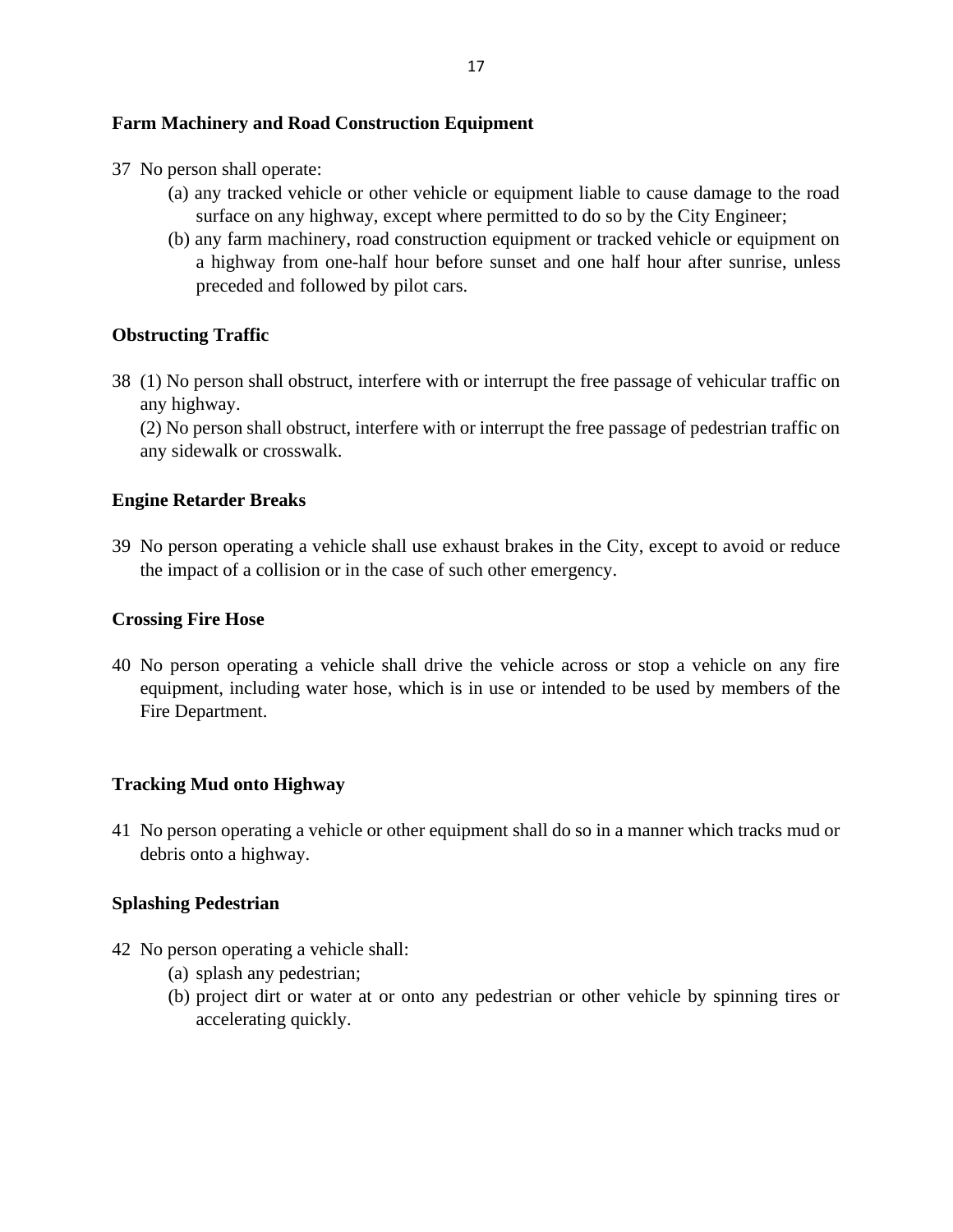#### <span id="page-17-0"></span>**Soliciting from Vehicle**

- 43 No person in a vehicle shall:
	- (a) solicit business from the vehicle, except where permitted to so by the City;
	- (b) annoy any person by soliciting or enticing a person to the vehicle.

#### <span id="page-17-1"></span>**Open Doors**

44 No person shall:

- (a) open a vehicle door into the path of a vehicle, including a bicycle;
- (b) leave a vehicle door open where it intrudes into the adjacent driving lane or sidewalk, except for the time required to get out of or into the vehicle.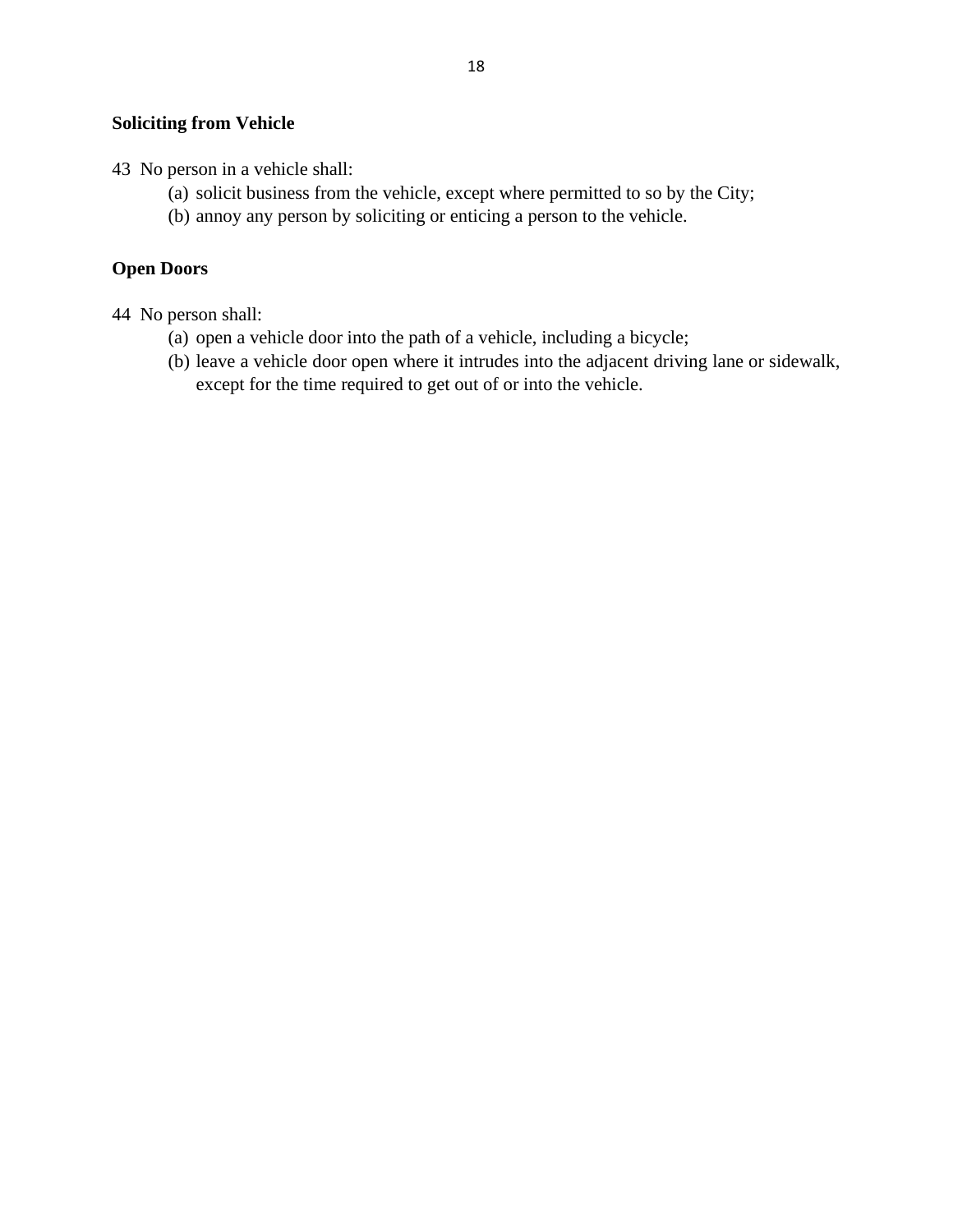#### <span id="page-18-0"></span>**BICYCLISTS**

#### <span id="page-18-1"></span>**Rules of the Road apply**

45 Every cyclist shall operate their bicycle in accordance with the rules of the road as set out in this Bylaw and *The Traffic Safety Act*.

#### <span id="page-18-2"></span>**Restrictions on Bicyclists**

- 46 (1) No person shall operate a bicycle:
	- (a) with a wheel diameter of 40 centimetres or more on any sidewalk or pedestrian mall, except where permitted by sign;
	- (b) without at least one hand on the handle bars;
	- (c) while riding more than two abreast of another cyclist and within the same traffic lane;
	- (d) while carrying more persons than the number for which it is designed and equipped;
	- (e) carrying a load in excess of that for which the bicycle is designed and equipped;
	- (f) between one-half hour before sunset and one-half hour after sunrise unless the bicycle is equipped with a lighted headlamp visible from the front of the bicycle and a red tail light that is visible from the rear of the bicycle.
	- (2) No parent or guardian of a person under the age of sixteen (16), shall permit the person under the age of sixteen (16) to which they are a parent or guardian, to operate a bicycle on a street without wearing an approved bicycle helmet.

*Bylaw No. 5588*

#### <span id="page-18-3"></span>**OTHER VEHICLE RESTRICTIONS**

#### <span id="page-18-4"></span>**School Bus Stop Arms**

47 No person shall activate the safety lights and stop arms of a school bus on a highway within the City.

#### <span id="page-18-5"></span>**All-Terrain Vehicles and Snowmobiles**

48 No person shall operate an all-terrain vehicle or a snowmobile within the City, except for City works or where specially authorized by City Council.

#### <span id="page-18-6"></span>**Golf Carts**

49 No person shall operate a golf cart on any street or sidewalk, except at the marked crossing on 4<sup>th</sup> Avenue NW connecting the Lynbrook Golf Course.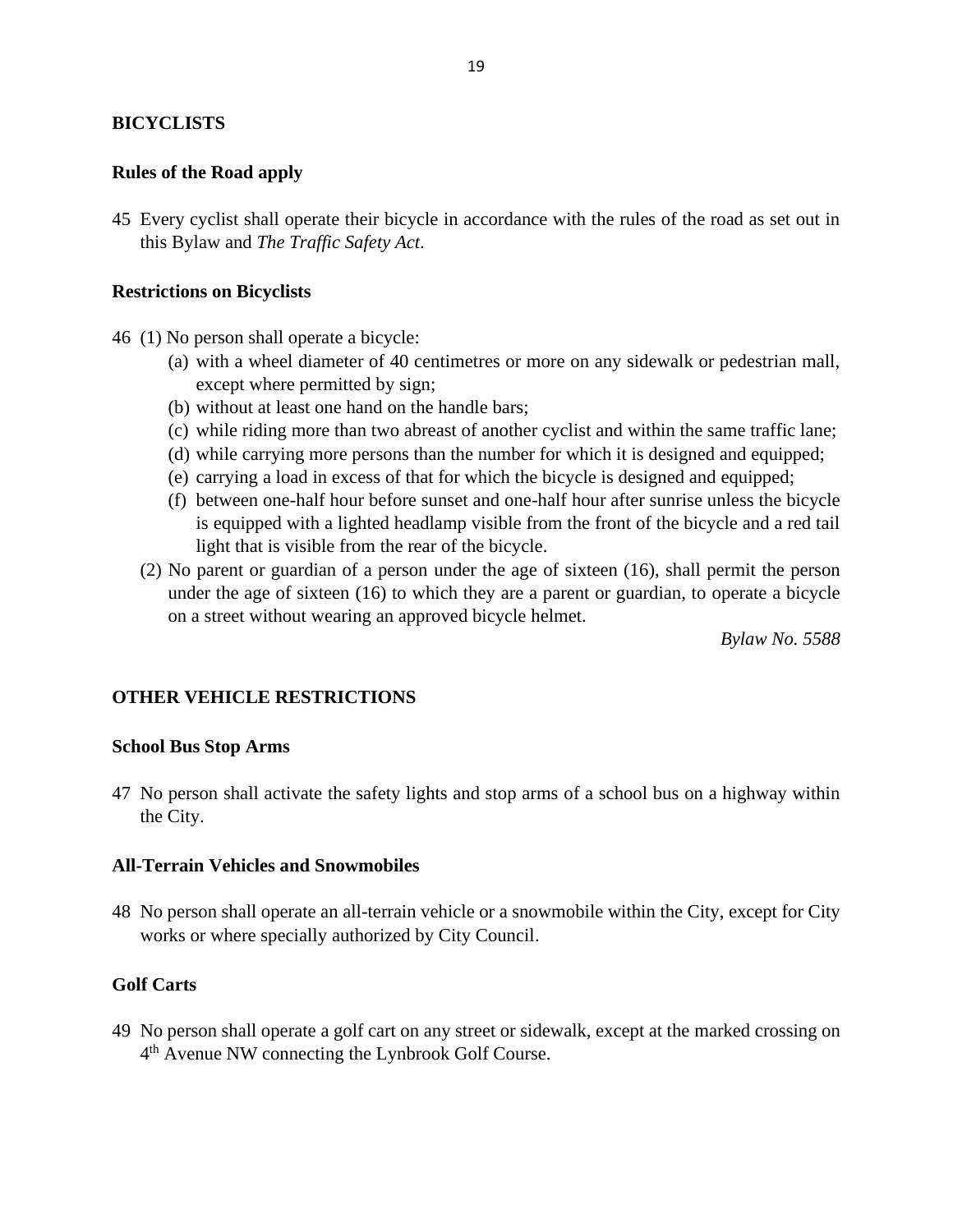#### <span id="page-19-0"></span>**Motorized Wheelchairs and Similar Devices**

- 50 Persons using motorized wheelchairs, medical scooters, segways or similar motorized mobility devices:
	- (a) are considered to be pedestrians and may use the sidewalk or, where no sidewalk is available, the curb lane of residential streets;
	- (b) shall show reasonable consideration for other pedestrians, including slowing when overtaking pedestrians to avoid collision.

#### <span id="page-19-1"></span>**PEDESTRIANS**

#### <span id="page-19-2"></span>**No Jaywalking**

51 No pedestrian shall cross Main Street except at the intersection or marked crosswalk and then in accordance with any traffic control device.

#### <span id="page-19-3"></span>**Hitchhiking and Soliciting Motorists**

52 No pedestrian standing or walking on the street, including the median, sidewalk, or boulevard, shall solicit a person who is in a vehicle, whether moving or stopped, including for a ride or donation.

#### <span id="page-19-4"></span>**PERMITS**

53 The City Engineer or Chief of Police is authorized to issue the permits prescribed by Schedule "F" in a printed form as he or she may determine, provided the applicant meets the criteria set out in Schedule "F" to this Bylaw for issuance of the permit, including payment of any prescribed permit fee.

#### **Parking Permits for Metered Limited Parking Zones**

- 53.1 (1) The Mayor is authorized to issue parking permits for the purpose of parking at metered parking stalls, upon the payment of a fee of one hundred twenty (\$120) dollars per annum for each vehicle to the following:
	- (a) Taxi vehicles;
	- (b) Vehicles used for commercial delivery within the City of Moose Jaw; and
	- (c) Government owned vehicles.
- (2) Taxi vehicles and vehicles used for commercial delivery within the City of Moose Jaw for which a special parking permit has been issued under subsection (1) of this section, shall not be parked at a metered stall for more than fifteen (15) minutes.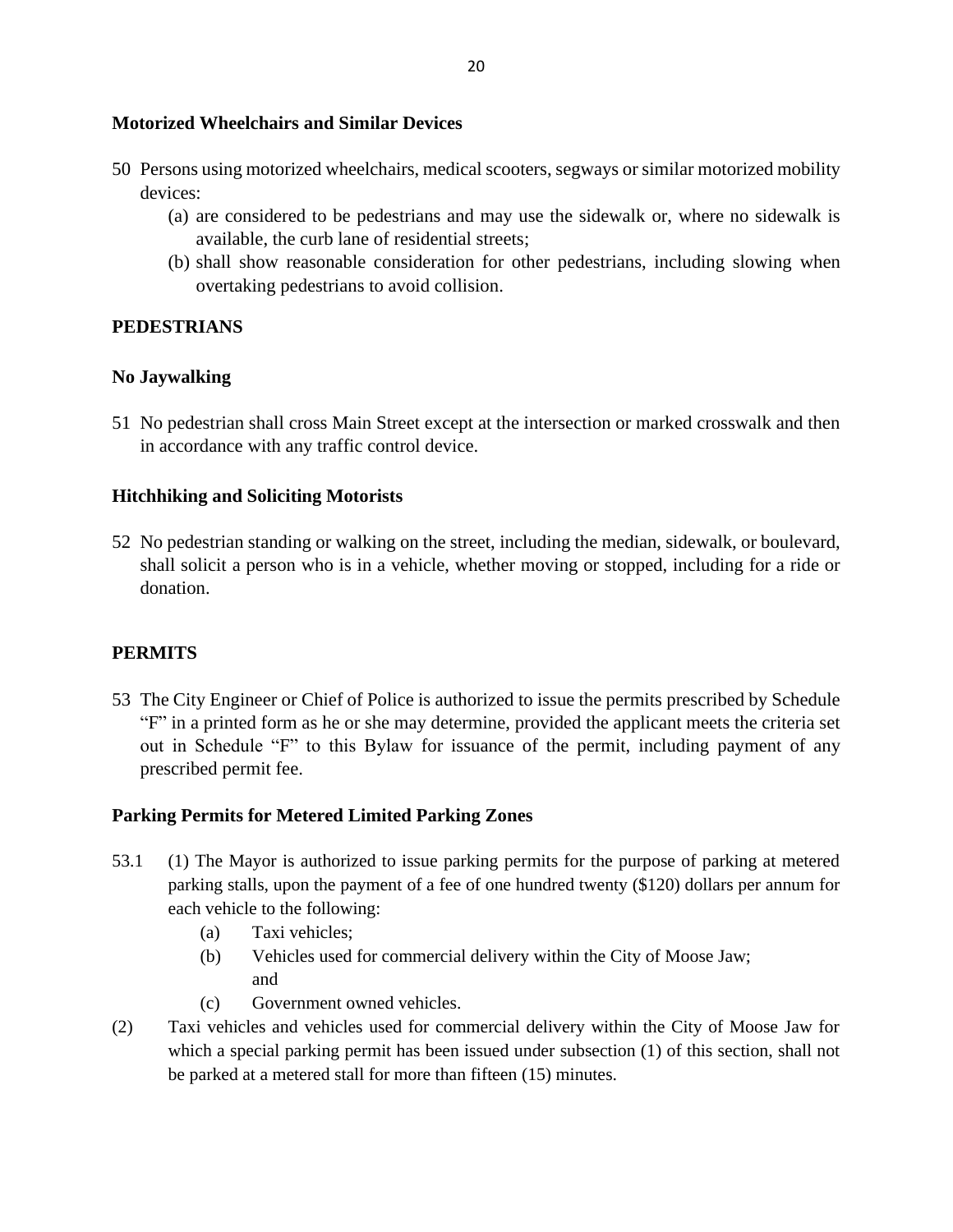- (3) The Mayor shall be the sole judge to determine whether or not a vehicle is used for commercial delivery within the City of Moose Jaw pursuant to subsection 53.1(1)(b) of this section, and no appeal mechanism shall be permitted from a decision of the Mayor made in respect thereof.
- (4) No permit issued by the Mayor under the provisions of subsection (1) of this section may be transferred to another vehicle or person.
- (5) The City Engineer is authorized to issue a parking permit to an official of a convention, seminar or other organized event in the City, for each registered guest attending the convention, seminar or organized event, upon payment of a fee of ten (\$10) dollars per day for each permit required.
- (6) The members of City Council shall be issued a parking permit for the purpose of parking at metered stalls during Council meetings or while on City business.
- (7) Eligible City of Moose Jaw employees shall be issued a parking permit for the purpose of performing City business.
- (8) The Mayor is authorized to issue parking permits for the purpose of parking at metered stalls free of charge for the period of time stated on the permit to the following:
	- (a) Any members of the Parliament of Canada;
	- (b) Any members of the Legislative Assembly of Saskatchewan;
	- (c) Any other visiting dignitaries that the Mayor deems appropriate;
	- (d) Moose Jaw Police Service Victim Services volunteer workers;
	- (e) Any non-profit volunteer of the Saskatchewan Health Authority; and
	- (f) Any individual the Mayor or delegate deems appropriate.
- (9) Where a person holds a parking permit issued under any of the provisions of this section 53.1, the person shall prominently display the permit on the inside of the vehicle in the bottom right hand corner of the vehicle windshield.
- (10) Any person holding a parking permit issued under this section 53.1, who violates the terms upon which the permit is issued, shall on conviction thereof, be liable to the penalties imposed by this Bylaw and in addition, the cancellation of the parking permit.

*Bylaw No. 5588*

#### <span id="page-20-0"></span>**ENFORCEMENT**

#### <span id="page-20-1"></span>**Penalty for Violation**

54 Any person who fails to comply with this Bylaw is guilty of an offence and liable on summary conviction to the penalties provided in section 338 of *The Cities Act* or as prescribed in Schedule "G" & "H" to this Bylaw.

#### <span id="page-20-2"></span>**Notice of Violation**

55 (1) The Chief of Police may: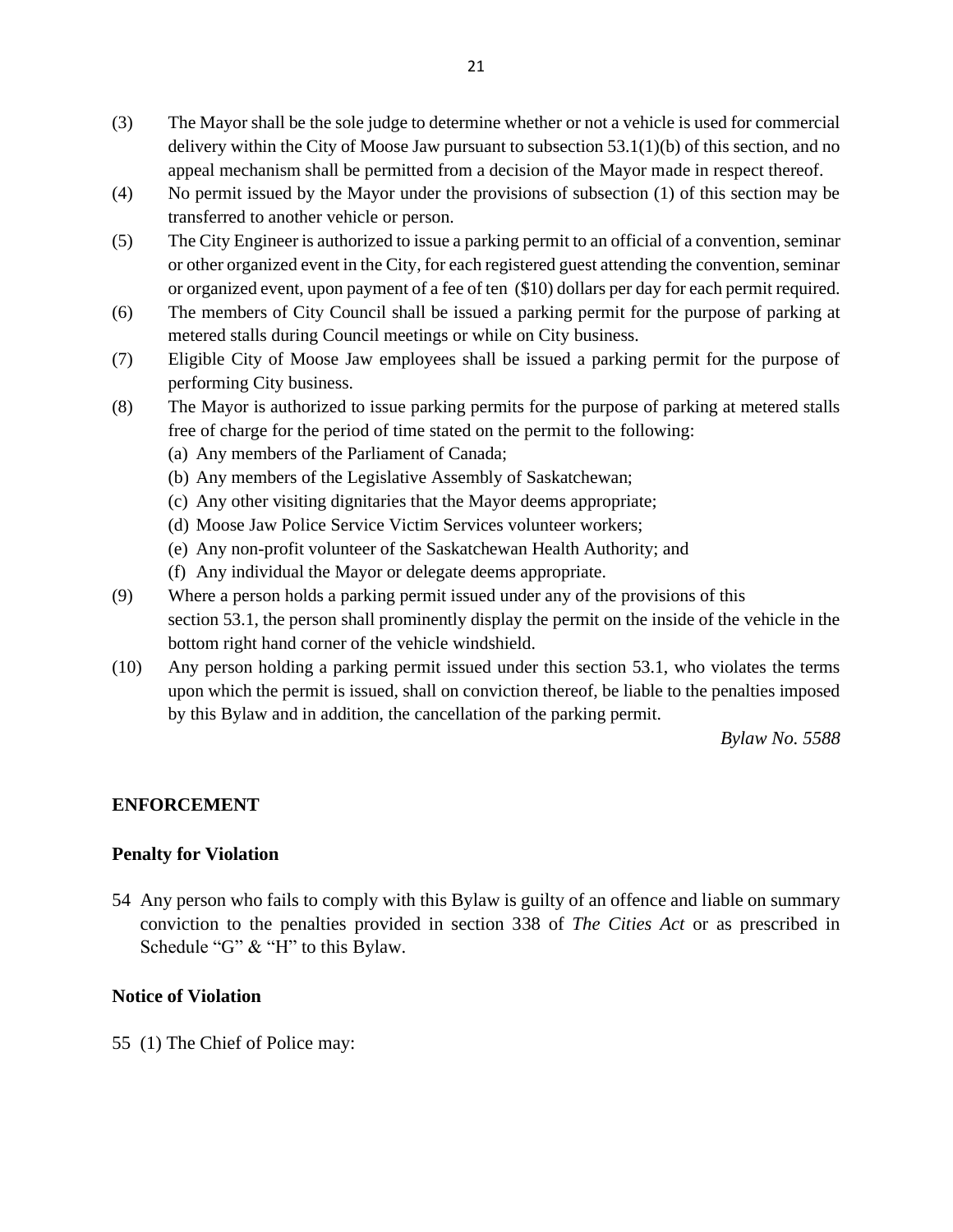- (a) approve a form for use as a notice of violation which may be issued by authorized persons to vehicles found in violation of designated offences for which voluntary payment as provided in Schedule "G" to this Bylaw.
- (b) authorize any person to issue notice of violation to any vehicle which appears to be in violation of a provision of this Bylaw.
- (2) Any person who receives a notice of violation for a designated offence may avoid prosecution by making voluntary payment at City Hall:
	- (a) At the rate set out in Column "C" of Schedule "G" within fifteen days of issuance of the notice of violation;
	- (b) At the rate set out in Column "B" of Schedule "G" after fifteen days of issuance, but within thirty days of issuance; and
	- (c) At the rate set out in Column "A" of Schedule "G" after thirty days of issuance.

#### <span id="page-21-0"></span>**Removal of vehicle or obstruction from highway**

56 The Police may move or remove or cause to be moved or removed any:

- (a) vehicle that is unlawfully parked or left on any highway or other property;
- (b) vehicle owned by a person against whom fines for parking offences are unpaid and due;
- (c) obstruction, encumbrance or encroachment created or left on any street, sidewalk or boulevard at the cost of the person who created or left the obstruction, encumbrance or encroachment and may destroy or otherwise dispose of the object without further notice.

#### <span id="page-21-1"></span>**Impoundment**

57 (1) Where a vehicle is removed under authority of this Bylaw, the vehicle shall be impounded and stored for a period of up to thirty days during which the owner, on providing proof of ownership, may recover the vehicle by paying the cost of removal, storage fees and any unpaid parking fines.

(2) Any impounded vehicle not redeemed within thirty days may be sold or otherwise disposed of and the proceeds from such sale or disposal applied to the cost of removal and storage fees or to any unpaid fines imposed on the owner under this Bylaw.

#### <span id="page-21-2"></span>**SEVERABILITY**

58 If any section, subsection, clause or other portion of this Bylaw is for any reason found to be invalid, that portion shall be deemed a separate, distinct and independent provision and shall not affect the validity of the remaining portions of the Bylaw.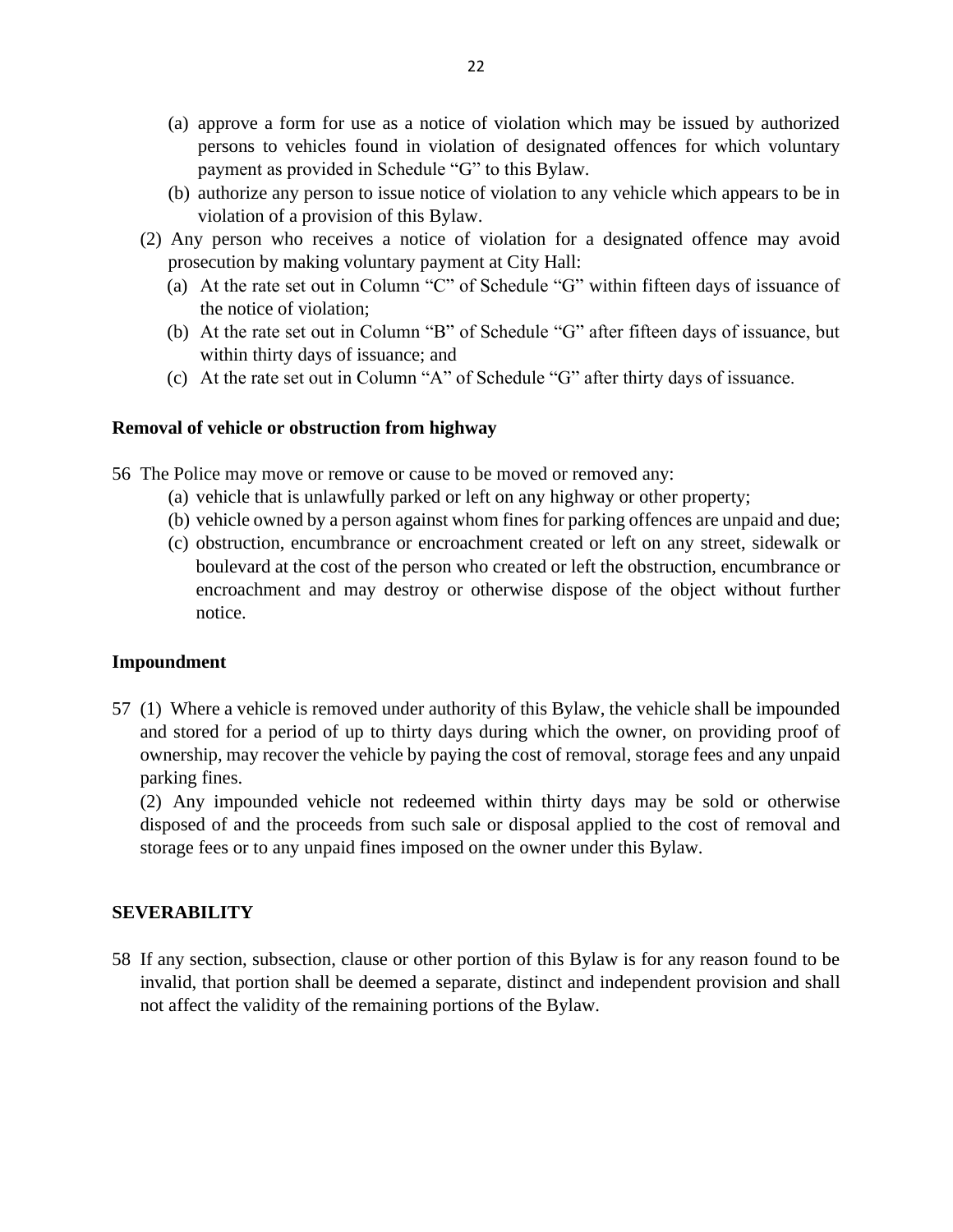#### <span id="page-22-0"></span>**ADOPTION AND REPEAL**

#### <span id="page-22-1"></span>**Effective Date of Bylaw**

59 This Bylaw comes into effect upon passing of third reading or, where required, upon approval of The Highway Traffic Board.

#### <span id="page-22-2"></span>**Repeal of Previous Bylaw**

60 (1) Bylaw No. 4230, being the Traffic Bylaw of the City of Moose Jaw, including any amendments, is hereby repealed and replaced by this Bylaw. (2) Section 2 of Bylaw No. 4469, being the Trailer Bylaw of the City of Moose Jaw, is hereby repealed.

READ A FIRST TIME THIS 28<sup>TH</sup> DAY OF MAY 2018

#### READ A SECOND TIME THIS 28TH DAY OF MAY 2018

READ AND THIRD TIME AND PASSED THIS 11TH DAY OF JUNE 2018

(Sgd.) "*F. Tolmie*"

Mayor

(Sgd.) "*M. Gulka-Tiechko*"

City Clerk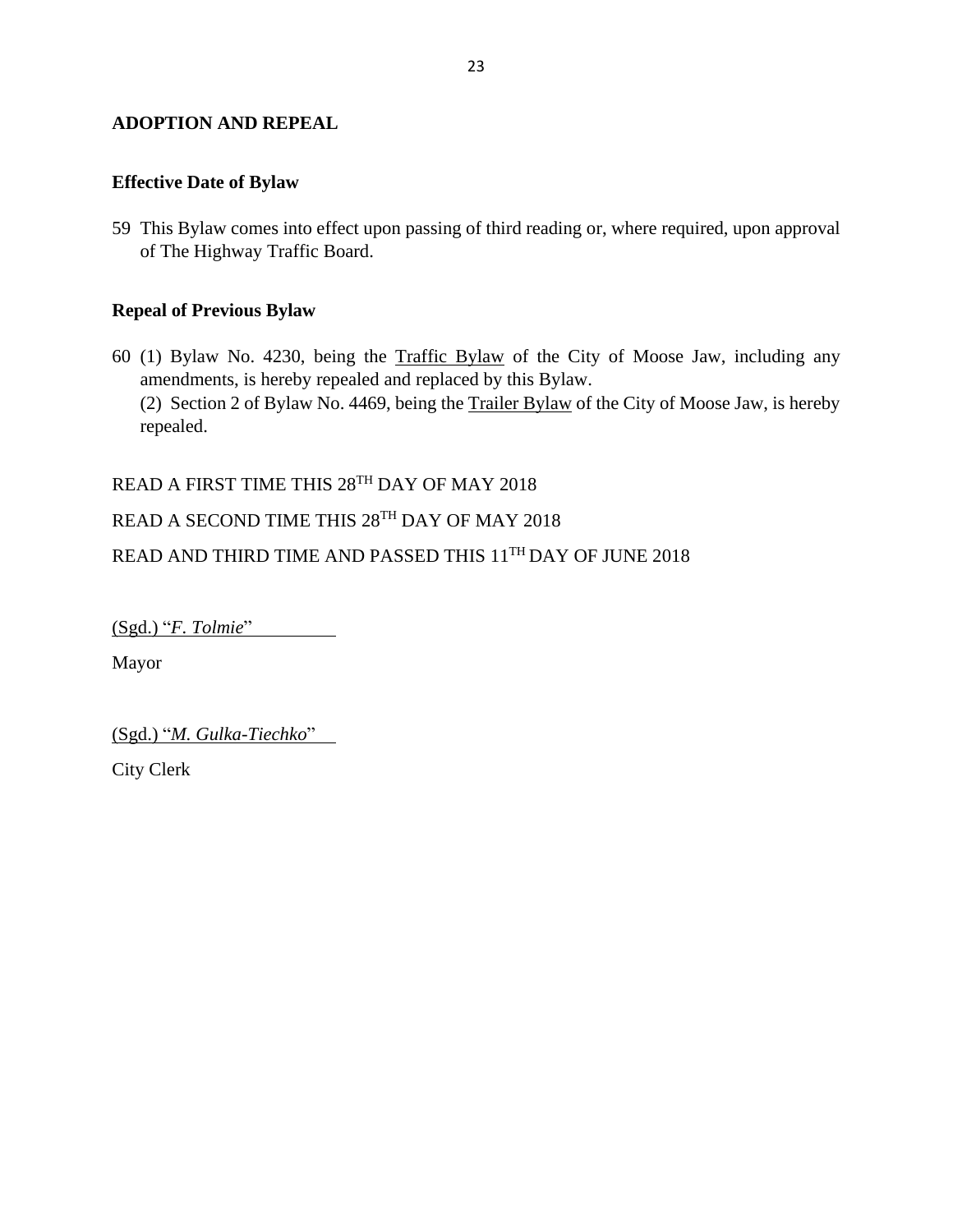#### <span id="page-23-0"></span>**SCHEDULES TO THE BYLAW**

- A TRAFFIC WARRANTS s. 7
- B CORNER OBSTRUCTIONS (Intersection Sight Line Controls) s. 12(1)(b)
- C ONE-WAY STREETS s. 13
- D TRUCK ROUTES s. 14
- E DANGEROUS GOODS ROUTES s. 16
- $F$  PERMITS s. 53
- G VOLUNTARY PAYMENT FOR DESIGNATED OFFENCES s. 55
- H MOVING OFFENCES s. 55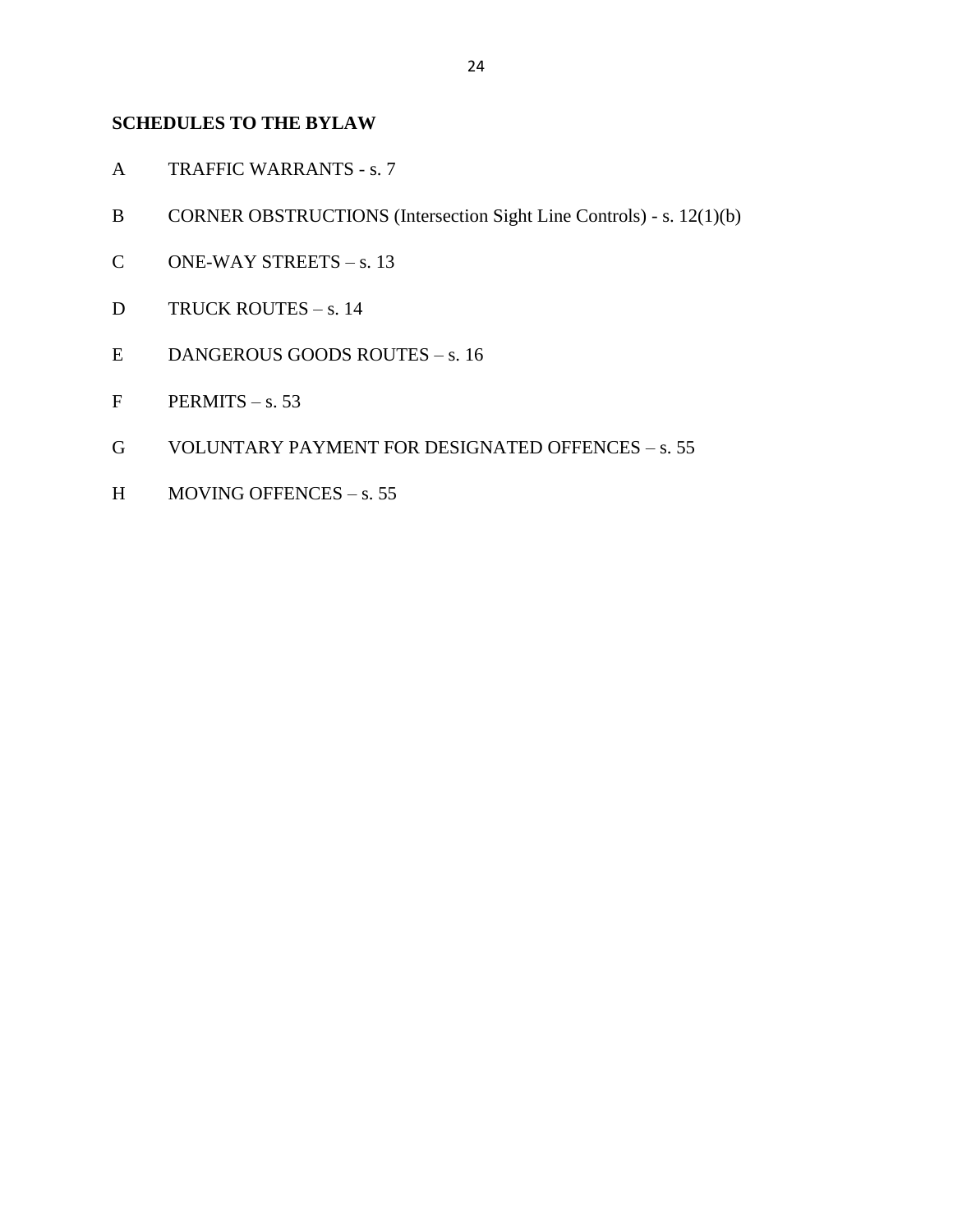#### **SCHEDULE "A"**

#### **TRAFFIC WARRANTS**

#### <span id="page-24-0"></span>B 2.03.07 Minimum Requirements for the Installation of Traffic Signal Control for Two-Lane Roadways

 $Location$   $At$   $\overline{\phantom{a}}$   $At$   $\overline{\phantom{a}}$ 

Municipality \_\_\_\_\_\_\_\_\_\_\_\_\_\_\_\_\_\_\_\_ Date of Survey \_\_\_\_\_\_\_\_\_\_\_\_\_\_\_\_\_\_\_\_\_\_\_\_\_\_\_

|                                            |                                                                                                                                                          | Minimum Requirement For Two<br>Lane Roadway<br>Free Flow | <b>Restricted Flow</b>                  | Compliance  |                |  |
|--------------------------------------------|----------------------------------------------------------------------------------------------------------------------------------------------------------|----------------------------------------------------------|-----------------------------------------|-------------|----------------|--|
| Warrant                                    | Description                                                                                                                                              | <b>Operating Speed</b><br>Greater Than 70<br>Km/H        | Operating<br>Speed Less<br>Than 70 Km/H | Sectional % | Entire<br>$\%$ |  |
| 1.<br>Minimum<br>Vehicular                 | Vehicle Volume, All Approaches for Each<br>a.<br>of the Heaviest 8 Hours of an Average<br>Day, and                                                       | 480                                                      | 720                                     |             |                |  |
| Volume                                     | b. Vehicle Volume, Along Minor Streets for<br>Each of the Same 8 Hours                                                                                   | 120                                                      | 170                                     |             |                |  |
| 2.<br>Delay To<br>Cross                    | a. Vehicle Volume Along Major Street for<br>Each of the Heaviest 8 Hours of an<br>Average Day, and                                                       | 480                                                      | 720                                     |             |                |  |
| Traffic                                    | b. Combined Vehicle And Pedestrian<br>Volume Crossing the Major Street for<br>Each of the Same 8 Hours                                                   | 50                                                       | 75                                      |             |                |  |
| 3.<br>Accident<br>Hazard                   | Total Reported Accidents of Types<br>a.<br>Susceptible to Correction by a Traffic<br>Signal, per 12 Month Period Averaged<br>Over a 36 Month Period, and | 5                                                        |                                         |             |                |  |
|                                            | b. Adequate Trial of Less Restrictive<br>Remedies, Where Satisfactory Observance<br>and Enforcement Have Failed To Reduce                                | Yes $\sqcap$                                             |                                         |             |                |  |
|                                            | the Number Of Accidents, and<br>c. Fulfillment of Either of the Above                                                                                    | No <sub>1</sub><br>Yes $\sqcap$                          |                                         |             |                |  |
|                                            | Warrants (Minimum Vehicular Volume<br>Or Delay To Cross Traffic) to the Extent<br>of 80% or More                                                         | No <sub>1</sub>                                          |                                         |             |                |  |
| $\overline{4}$ .<br>Combination<br>Warrant | Two or More of the Above Warrants (1, 2 or<br>3) Satisfied To The Extent Of 80% or More                                                                  |                                                          | Yes $\Box$<br>No <sub>1</sub>           |             |                |  |

Notes: 1. Vehicle Volumes Warrants (1A, 2A) for Roadways Having Two or More Moving Lanes in one Direction Should Be 25% Higher Than Values Given Above.

2. For Definition of Crossing Volume Refer to Note (4) on the Signal Warrant Analysis Form B2.03.08.

3. The Lowest Sectional Percentage Governs the Entire Warrant.

4. For "T" Intersections the values for Warrant (1B) Should Be Increased by 50%.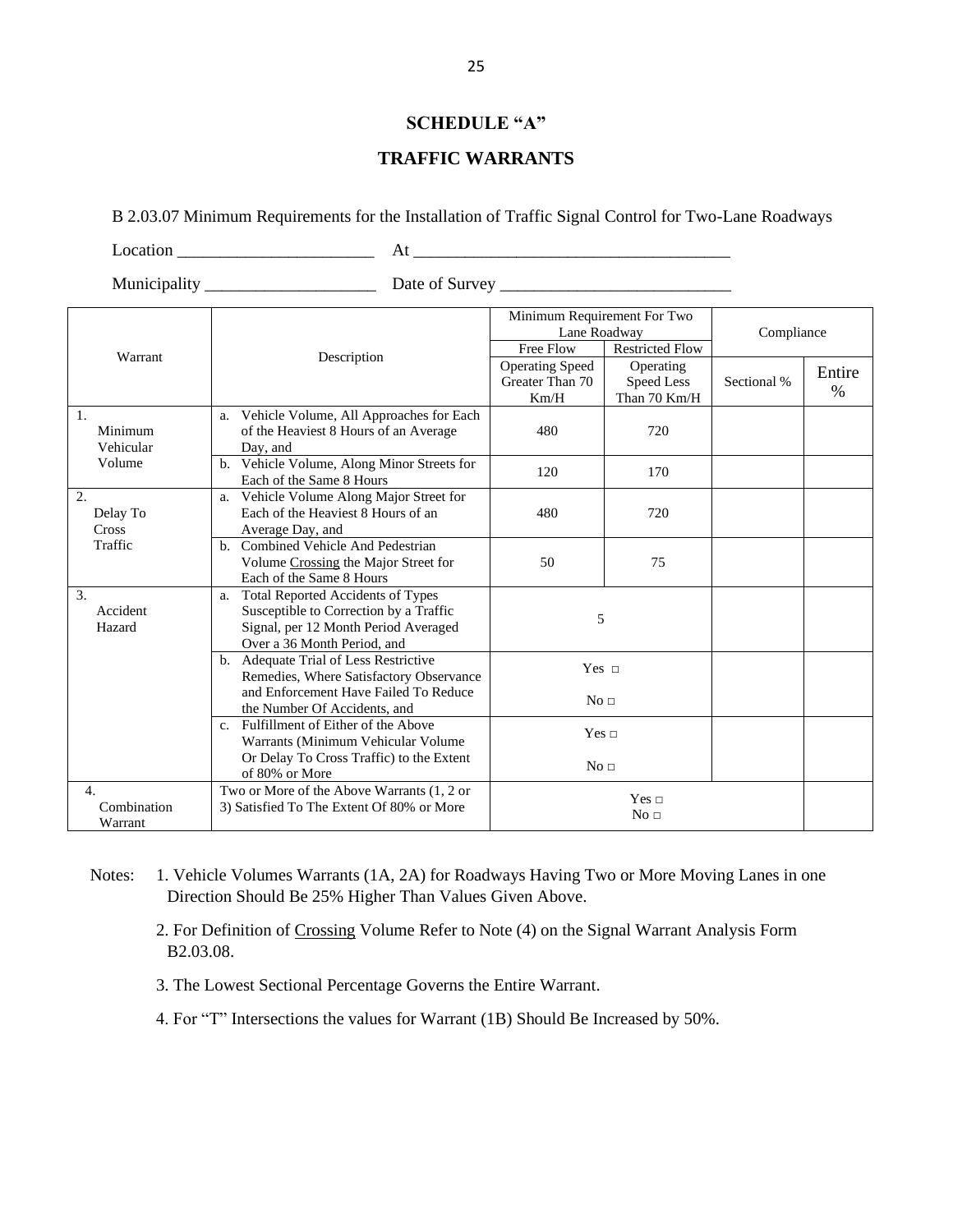#### B. 2.03.08 TRAFFIC SIGNAL WARRANT ANALYSIS FORM FOR INTERSECTION CONTROL

Minimum warrants for installation of traffic signals for roadways with two or more lanes.

|                                           | <b>Street Name</b> |           |           |    |           |
|-------------------------------------------|--------------------|-----------|-----------|----|-----------|
|                                           | Channelized        | <b>NB</b> | <b>SB</b> | EB | <b>WB</b> |
| Minor street                              | Turns              |           |           |    |           |
|                                           |                    |           |           |    |           |
| FREE FLOW CONDITIONS (RURAL)              |                    |           |           |    |           |
| <b>RESTRICTED FLOW CONDITIONS (URBAN)</b> |                    |           |           |    |           |

 $\Gamma$ 

#### **Warrant 1 – Minimum Vehicular Volume**

|                   |              |                    |                                                 |               |  |                    |  |                   | 100% Satisfied - Yes $\Box$ |           | No <sub>□</sub> |
|-------------------|--------------|--------------------|-------------------------------------------------|---------------|--|--------------------|--|-------------------|-----------------------------|-----------|-----------------|
|                   |              |                    |                                                 |               |  |                    |  |                   | 80% Satisfied - Yes $\Box$  |           | No <sub>□</sub> |
|                   |              |                    | Minimum Requirements<br>(80% shown in brackets) |               |  | Percentage Warrant |  |                   |                             |           |                 |
| Approach<br>Lanes |              |                    |                                                 | 2 or more     |  | Hour Ending        |  |                   | Total<br>Across             |           |                 |
| Flow<br>Condition | Free<br>Flow | Restr<br>Flow<br>п | Free<br>Flow                                    | Restr<br>Flow |  |                    |  |                   |                             |           |                 |
|                   | □<br>480     | 720                | п<br>600                                        | □<br>900      |  |                    |  |                   |                             |           |                 |
| А.                | (385)        | (575)              | (480)                                           | (720)         |  |                    |  |                   |                             |           |                 |
| All               |              |                    | 100% Fulfilled                                  |               |  |                    |  |                   |                             |           |                 |
| Approaches        |              |                    | 80% Fulfilled                                   |               |  |                    |  |                   |                             | Sectional |                 |
|                   |              |                    | Actual % if Below 80% Value                     |               |  |                    |  |                   |                             | Percent   |                 |
|                   |              |                    |                                                 |               |  |                    |  | <b>Total Down</b> |                             |           |                 |

| B.                          | 120<br>(95) | 170<br>135)         | 120<br>(95)    | 170<br>135) |  |  |  |                   | Total<br>Across |           |
|-----------------------------|-------------|---------------------|----------------|-------------|--|--|--|-------------------|-----------------|-----------|
| <b>Minor Street</b><br>Both |             |                     | 100% Fulfilled |             |  |  |  |                   |                 |           |
| Approaches                  |             |                     | 80% Fulfilled  |             |  |  |  |                   |                 | Sectional |
|                             |             | Actual if Below 80% |                |             |  |  |  |                   |                 | Percent   |
|                             |             |                     |                |             |  |  |  | <b>Total Down</b> |                 |           |

For "T" intersections these values should be increased by 50%

"T" Intersection Yes □ No □

#### **Warrant 2 – Delay to Cross Traffic**

| 100% Satisfied - Yes $\Box$ | No <sub>□</sub> |
|-----------------------------|-----------------|
|                             |                 |

80% Satisfied - Yes □ No □

٦

|                             |                   |               | Minimum Requirements<br>(80% shown in brackets) |                         |  |  | Percentage Warrant |                   |                 |           |
|-----------------------------|-------------------|---------------|-------------------------------------------------|-------------------------|--|--|--------------------|-------------------|-----------------|-----------|
| Approach<br>Lanes           |                   |               |                                                 | 2 or more               |  |  | Hour Ending        |                   | Total<br>Across |           |
| Flow<br>Condition           | Free<br>Flow<br>□ | Restr<br>Flow | Free<br>Flow<br>□                               | Restr<br>Flow<br>$\Box$ |  |  |                    |                   |                 |           |
|                             | 480               | 720           | 600                                             | 900                     |  |  |                    |                   |                 |           |
| А.                          | (385)             | (575)         | (480)                                           | (720)                   |  |  |                    |                   |                 |           |
| Major Street<br><b>Both</b> |                   |               | 100% Fulfilled                                  |                         |  |  |                    |                   |                 |           |
| Approaches                  |                   |               | 80% Fulfilled                                   |                         |  |  |                    |                   |                 | Sectional |
|                             |                   |               | Actual % if Below 80% Value                     |                         |  |  |                    |                   |                 | Percent   |
|                             |                   |               |                                                 |                         |  |  |                    | <b>Total Down</b> |                 |           |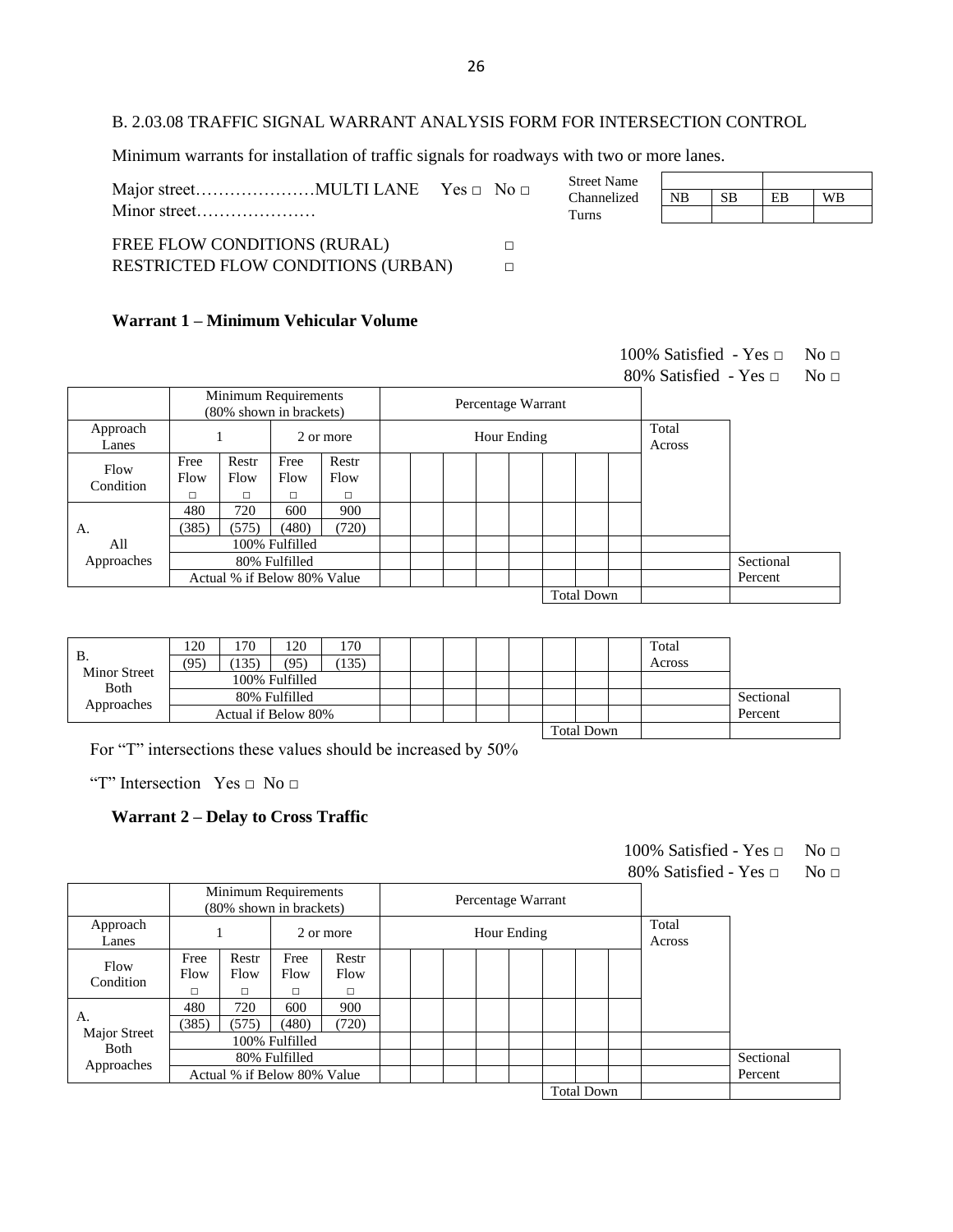|  | . .<br> |
|--|---------|
|--|---------|

| <b>B.</b>           | 50<br>(40) | 70<br>(60) | 50<br>(40)                                   | 70<br>(60) |  |  |  |                   | Total<br>Across |                      |
|---------------------|------------|------------|----------------------------------------------|------------|--|--|--|-------------------|-----------------|----------------------|
| Traffic<br>Crossing |            |            | 100% Fulfilled                               |            |  |  |  |                   |                 |                      |
| Major Street        |            |            | 80% Fulfilled<br>Actual % if Below 80% Value |            |  |  |  |                   |                 | Sectional<br>Percent |
|                     |            |            |                                              |            |  |  |  | <b>Total Down</b> |                 |                      |

| <b>Warrant 3 – Reported Accidents</b>                                                                              |    | 100% Satisfied - Yes $\Box$ No $\Box$ |    |           |              |                                      |
|--------------------------------------------------------------------------------------------------------------------|----|---------------------------------------|----|-----------|--------------|--------------------------------------|
| Year                                                                                                               | 20 | 20                                    | 20 | Ann. Avg. |              | 80% Satisfied - Yes $\Box$ No $\Box$ |
|                                                                                                                    |    |                                       |    |           |              |                                      |
| Total                                                                                                              |    |                                       |    |           |              |                                      |
| Preventable                                                                                                        |    |                                       |    |           |              |                                      |
| A. Reportable accidents within a 12 month period average over 36 consecutive months susceptible to correction by a |    |                                       |    |           |              |                                      |
| traffic signal.                                                                                                    |    |                                       |    |           |              |                                      |
| <b>Warrant Value</b><br>Average Annual Preventable                                                                 |    |                                       |    | Fulfilled |              |                                      |
|                                                                                                                    |    |                                       |    |           |              | $\frac{0}{0}$                        |
| B. Adequate trial of less restrictive measures has failed to reduce accident                                       |    |                                       |    |           | 100%         | $0\%$                                |
| frequency                                                                                                          |    |                                       |    |           | Yes $\sqcap$ | No <sub>□</sub>                      |
| C. Either Warrant 1 (Minimum Vehicular Volume) or Warrant 2 (Delay to                                              |    |                                       |    | 100%      | $0\%$        |                                      |
| Cross Traffic) satisfied 80% or more                                                                               |    |                                       |    |           | Yes $\sqcap$ | No $\Box$                            |

#### **Warrant 4 – Combination Warrant** Satisfied - Yes □ No □

Used if no warrant satisfied 100%

| Requirement                   | Warrant satisfied 80% or more                                                                                                                                                       | <b>Fulfilled</b>          |
|-------------------------------|-------------------------------------------------------------------------------------------------------------------------------------------------------------------------------------|---------------------------|
| Two warrants satisfied<br>80% | Warrant 1 – Minimum Vehicular Volume – Yes $\Box$ No $\Box$<br>Warrant 2 – Delay to Cross Traffic – Yes $\Box$ No $\Box$<br>Warrant 3 – Collision Experience – Yes $\Box$ No $\Box$ | Yes $\sqcap$<br>No $\Box$ |

## **Conclusion – Traffic Signals Warranted – Yes □ No □**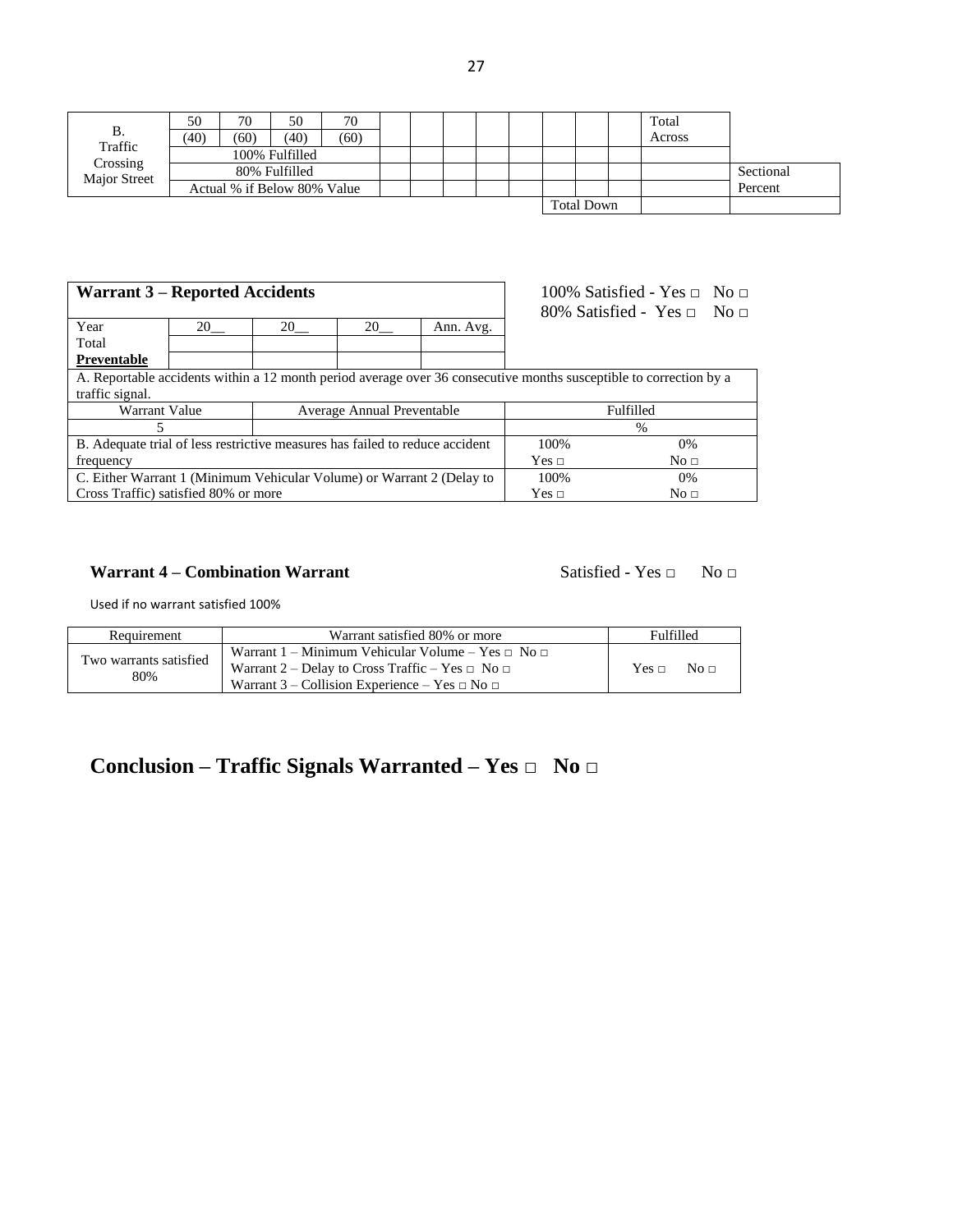#### **Warrants for installing All-Way stop control**

All-Way Stop control may be considered at intersections where at least one of the following of Warrants A or B is met, or other conditions identified in Warrants C or D is met:

| A. COLLISIONS                                                                                                                                                                                                                                                                                                                                                                                    |        |
|--------------------------------------------------------------------------------------------------------------------------------------------------------------------------------------------------------------------------------------------------------------------------------------------------------------------------------------------------------------------------------------------------|--------|
| There are an average of (see number below) collisions per year over the last<br>three years of the type susceptible to correction by the use of all-way stop sign<br>controls and where less restrictive measures have been tried and found<br>inadequate, with the major road classified as:<br>Minor arterial or collector (greater than $6000$ AADT) $-4$ collisions per<br>$\bullet$<br>year | Yes/No |
| Collector (AADT less than or equal to $6000 - 3$ collisions per year<br>$\bullet$                                                                                                                                                                                                                                                                                                                |        |

• Local  $-2$  collisions per year

WARRANT "A" IS MET? Yes/No

#### B. VOLUMES

| Roadway volumes have similar operating characteristics and the following<br>conditions have been met:                                                                                                                                                                                                                                                                                                                                                                                                                               |        |
|-------------------------------------------------------------------------------------------------------------------------------------------------------------------------------------------------------------------------------------------------------------------------------------------------------------------------------------------------------------------------------------------------------------------------------------------------------------------------------------------------------------------------------------|--------|
| $(1)(a)$ The total vehicle volume on all intersection approaches, with the major<br>road classified as:<br>Minor arterial or collector (AADT greater than 6000), exceeds 500<br>vehicles per hour for the average of the eight peak hours of the days<br>Collector (AADT less than or equal to 6000), exceeds 375 vehicles for<br>$\bullet$<br>the average of the four peak hours of the day<br>Local, exceeds 250 vehicles for the average of the four peak hours of                                                               |        |
| the day                                                                                                                                                                                                                                                                                                                                                                                                                                                                                                                             | Yes/No |
| OR.<br>(b) The combined vehicular and pedestrian volume on the minor approach<br>(i.e., crossing the major road) exceeds (see number below), with the major<br>road classified as:<br>Minor arterial or collector (AADT greater than 6000), 200 units for the<br>average of the same eight hours used in (a) above<br>Collector (AADT less than or equal to 6000), 150 units for the average<br>of the same four hour period used in (a) above<br>Local, 100 units for the average of the same four peak hours used in<br>(a) above |        |

#### AND

| The volume split does not exceed 70/30, based on the same counts<br>(2)      | Yes/No |
|------------------------------------------------------------------------------|--------|
| used above. Volume on the major road approaches is defined as vehicles only. |        |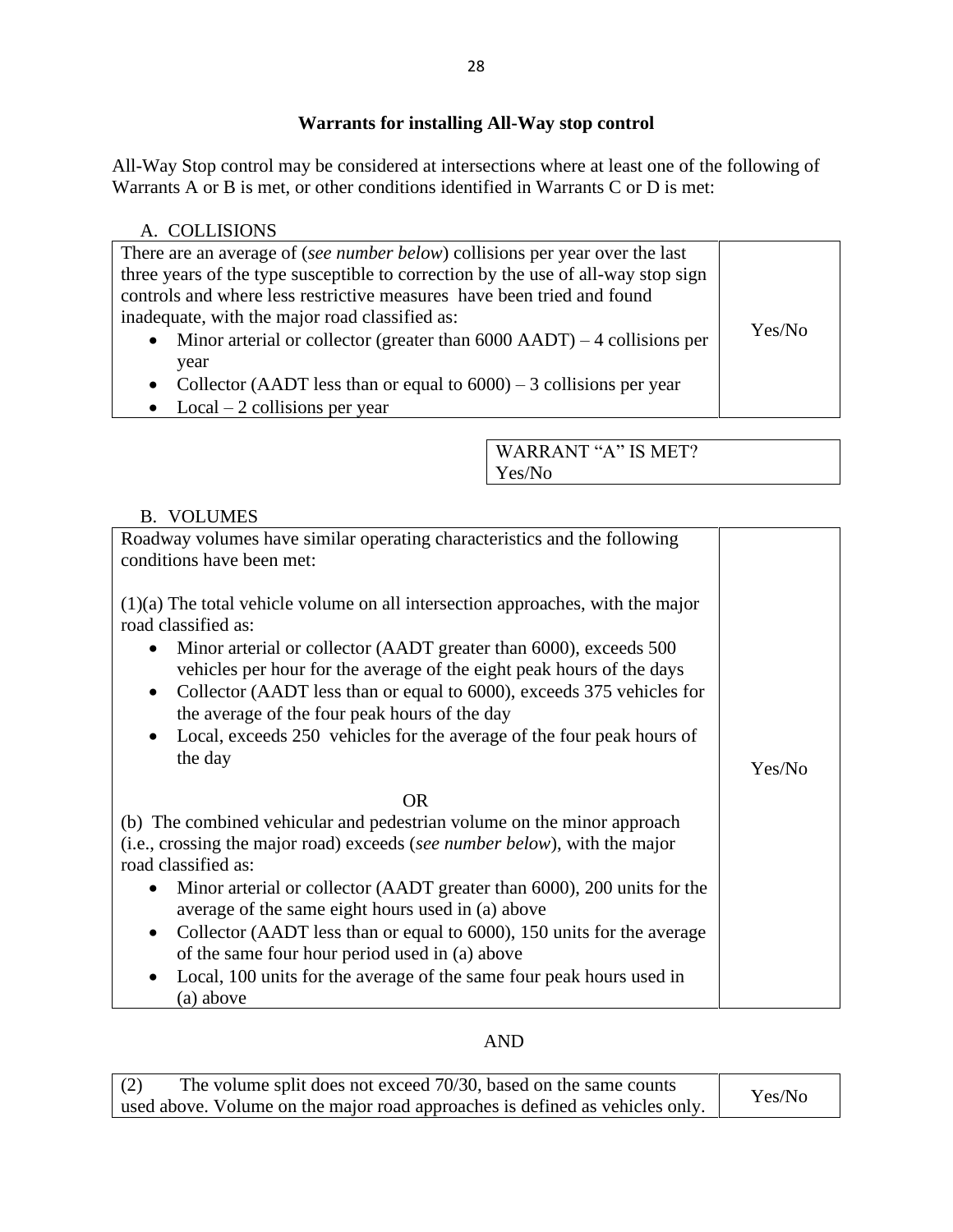| Volume on the minor approaches includes all vehicles entering the |  |
|-------------------------------------------------------------------|--|
| intersection plus any pedestrians crossing the major road.        |  |

WARRANT "B" IS MET? Yes/No

#### C TRAFFIC CONTROL SIGNALS

As an interim measure where traffic control signals are technically warranted but cannot be implemented immediately <br>but cannot be implemented immediately

> WARRANT "C" IS MET? Yes/No

#### D REVERSAL OF INTERSECTION CONTROL

| As a means of providing an introductory period to accustom drivers to a    |        |
|----------------------------------------------------------------------------|--------|
| reversal of intersection control. Installation under this warrant shall be | Yes/No |
| in conformance with the MUTCD                                              |        |

WARRANT "D" IS MET? Yes/No

All-away stop sign control should not be used under the following conditions:

- 1) As a speed control device;
- 2) On roadways where progressive signal timing exists;
- 3) On roadways within urban areas having a posted speed limit in excess of 50 km/h;
- 4) At intersections that are offset, poorly defined or geometrically substandard;
- 5) On truck or bus routes, except in an industrial area, or where two such roads cross;
- 6) As a means of deterring the movement of through traffic in a residential area; and
- 7) Where visibility of the sign is hampered by curves or grades, parked vehicles and insufficient safe stopping distance exists.

All-way stop sign control can be used after special consideration in the following situations:

- 1) As the primary form of control to facilitate a request based solely on pedestrian crossing protection. This concern can usually be addressed by other means such as a school crossing, pedestrian crossover, or traffic control signal;
- 2) At intersections that are not roundabouts having less than three or more than four approaches;
- 3) At intersections with multi-lane approaches;
- 4) There traffic would be required to stop on grades;
- 5) At intersections in close proximity to other traffic control devices controlling right of way; and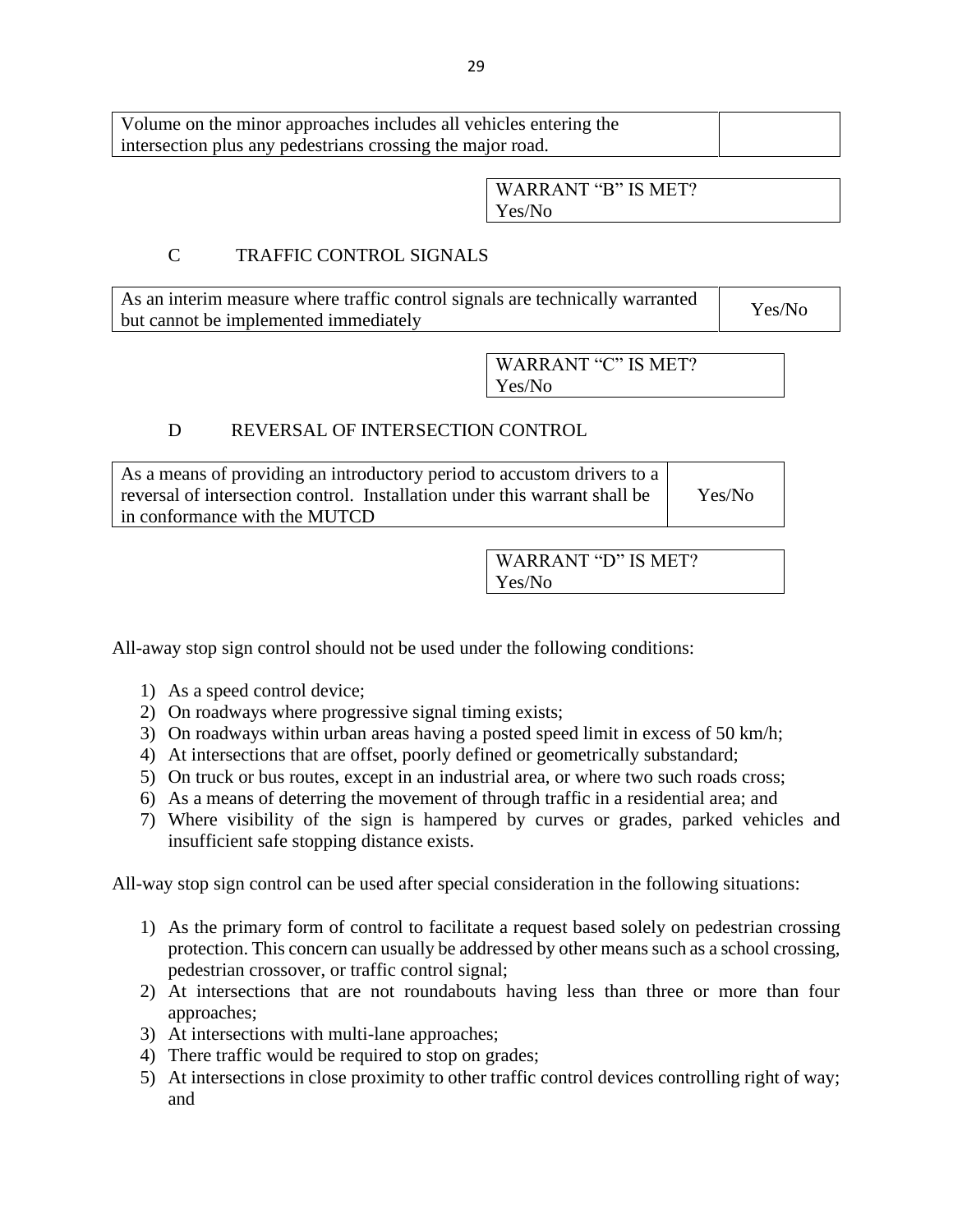- 6) At intersections under certain traffic conditions, such as control a conflicting traffic movement problem or address a motorist sight line problem that cannot be addressed by other means, when supported by engineering judgement as being a useful safety measures.
- Note: In the case of Warrant A, less restrictive measures could include the removal of an obstruction or the prohibition of parking to improve sight lines; and/or the installation of warning signs, pavement markings and/or flashing beacons.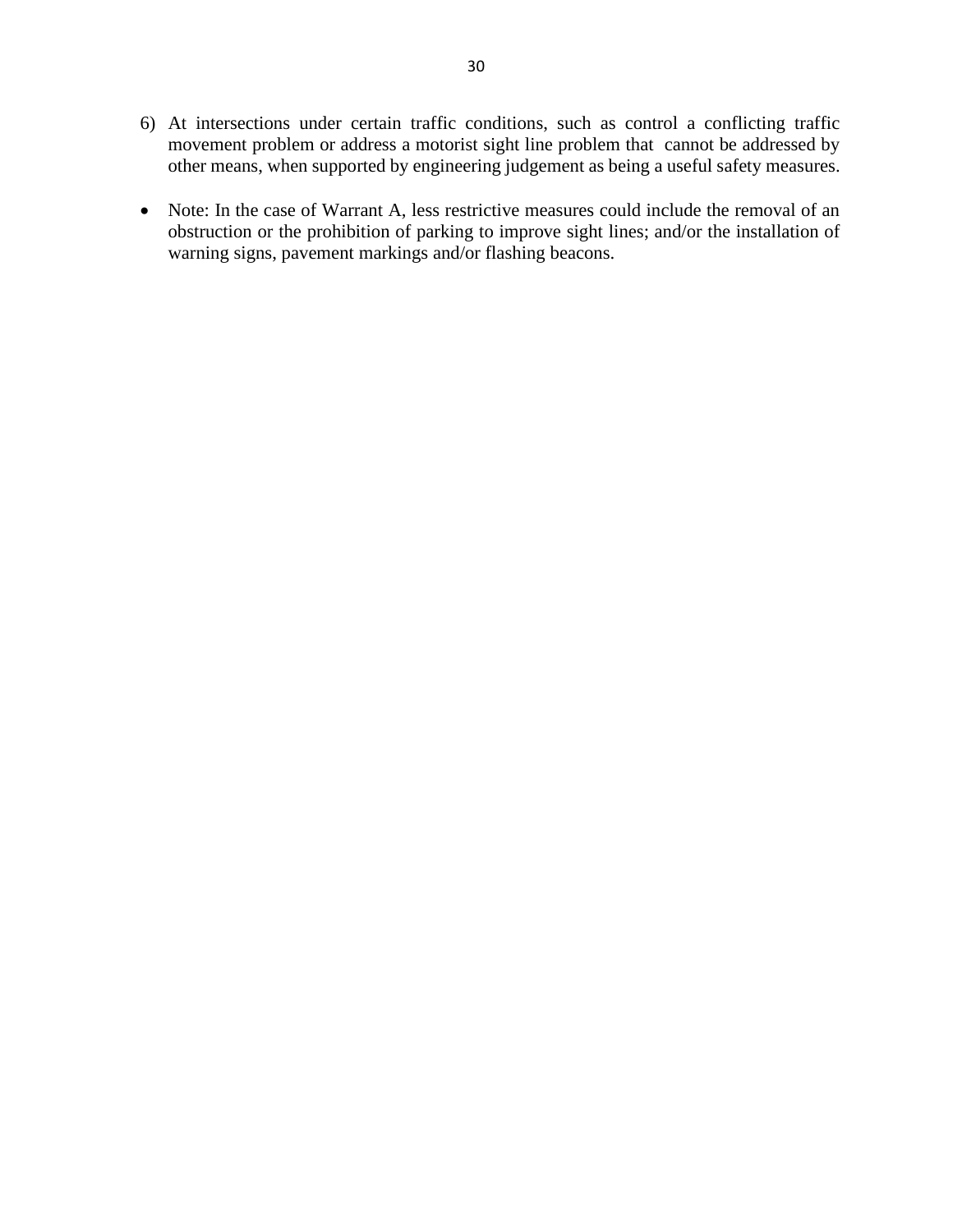#### **Warrants for implementing a 40 km/h Maximum Speed Limit**

This warrant applies to local, collector and minor arterial roadways. The minimum speed on major arterials should be a minimum of 50 km/h.

A 40 km/h maximum speed limit may be implemented on any street where one or more of the following Warrants B or C is met. In the case of streets 10.5 metres or more in width, Warrant A must also be satisfied.

#### A. WIDE STREETS

| Pavement width equals to or more than 10.5 metres, where the operating speed | Yes/No |
|------------------------------------------------------------------------------|--------|
| 85% ile is equal to or less than 50 km/h                                     |        |

WARRANT "A" IS MET? Yes/No

• Note: Speed limit reductions on wide streets have negligible impact and in these cases. Other measures should be considered to influence driver behaviour to reduce speed, such as geometric changes to the road itself.

Warrants B and C apply to all widths of roadways. Roads 10.5 metres wide or more are considered in Warrant A is met.

#### B. PEDESTRIAN ENVIRONMENT

#### ONE OF THE FOLLOWING

| Elementary or high school abuts the road<br>(1)(a)                                                            |        |
|---------------------------------------------------------------------------------------------------------------|--------|
| OR                                                                                                            |        |
| (b) Parkland abuts the road which is contiguous to and used to gain access to<br>an elementary or high school | Yes/No |
| OR                                                                                                            |        |
| No sidewalk on either side of the road or a major portion of the road<br>$\left( c \right)$                   |        |

#### OR

| (2) The sidewalk is immediately adjacent to and not separated from the flow<br>of motor vehicles by long term parking $(>3$ HR) or bike lanes, where the |        |
|----------------------------------------------------------------------------------------------------------------------------------------------------------|--------|
| travelled portion of the road width is less than 5.7 metres for two way                                                                                  | Yes/No |
| operation, or less than 4.0 metres for one-way operation.                                                                                                |        |

| WARRANT "B1" OR "B2" IS MET? |  |
|------------------------------|--|
| Yes/No                       |  |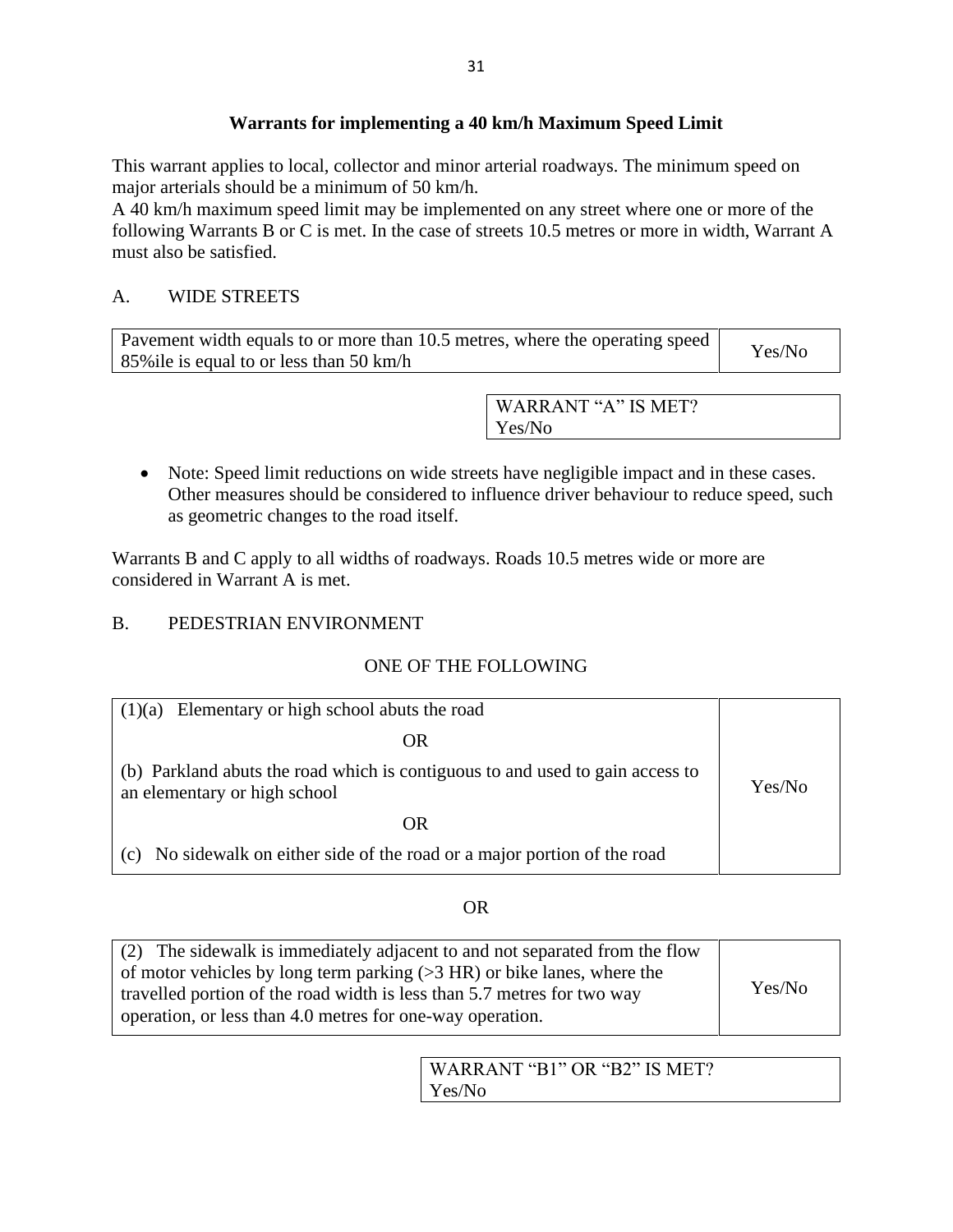#### OR

#### C. ROAD AND TRAFFIC ENVIRONMENT

#### ONE OF THE FOLLOWING

| (1)(a) | Two or more locations of concern where:                                                              |        |
|--------|------------------------------------------------------------------------------------------------------|--------|
|        | Grades are greater than 5% and/or                                                                    |        |
|        | Safe speed on curves is less than 50 km/h                                                            |        |
|        | <b>OR</b>                                                                                            |        |
|        | (b) Lack of sufficient distance to stop safely at two or more locations<br>when travelling at 50km/h | Yes/No |
|        | OR                                                                                                   |        |
| (c)    | Pattern of collisions where vehicle speed was identified as a factor:                                |        |
|        | Local streets $-3$ or more over 3 years                                                              |        |
|        | Other streets $-5$ or more over 3 years                                                              |        |

#### OR

| (2) The sidewalk is immediately adjacent to and not separated from the flow |        |
|-----------------------------------------------------------------------------|--------|
| of motor vehicles by long term parking $(>3$ HR) or bike lanes, where the   |        |
| travelled portion of the road width is less than 5.7 metres for two way     | Yes/No |
| operation, or less than 4.0 metres for one-way operation.                   |        |

WARRANT "C1" OR "C2" IS MET? Yes/No

40 km/h maximum speed limit is warranted

WARRANT "B OR "C" IS MET? Yes/No

• Note: In the case of Warrant B1((i) or (ii), the 40 km/h maximum speed limit must extend no less than 150 m beyond the boundary of the school property and/or contiguous parkland.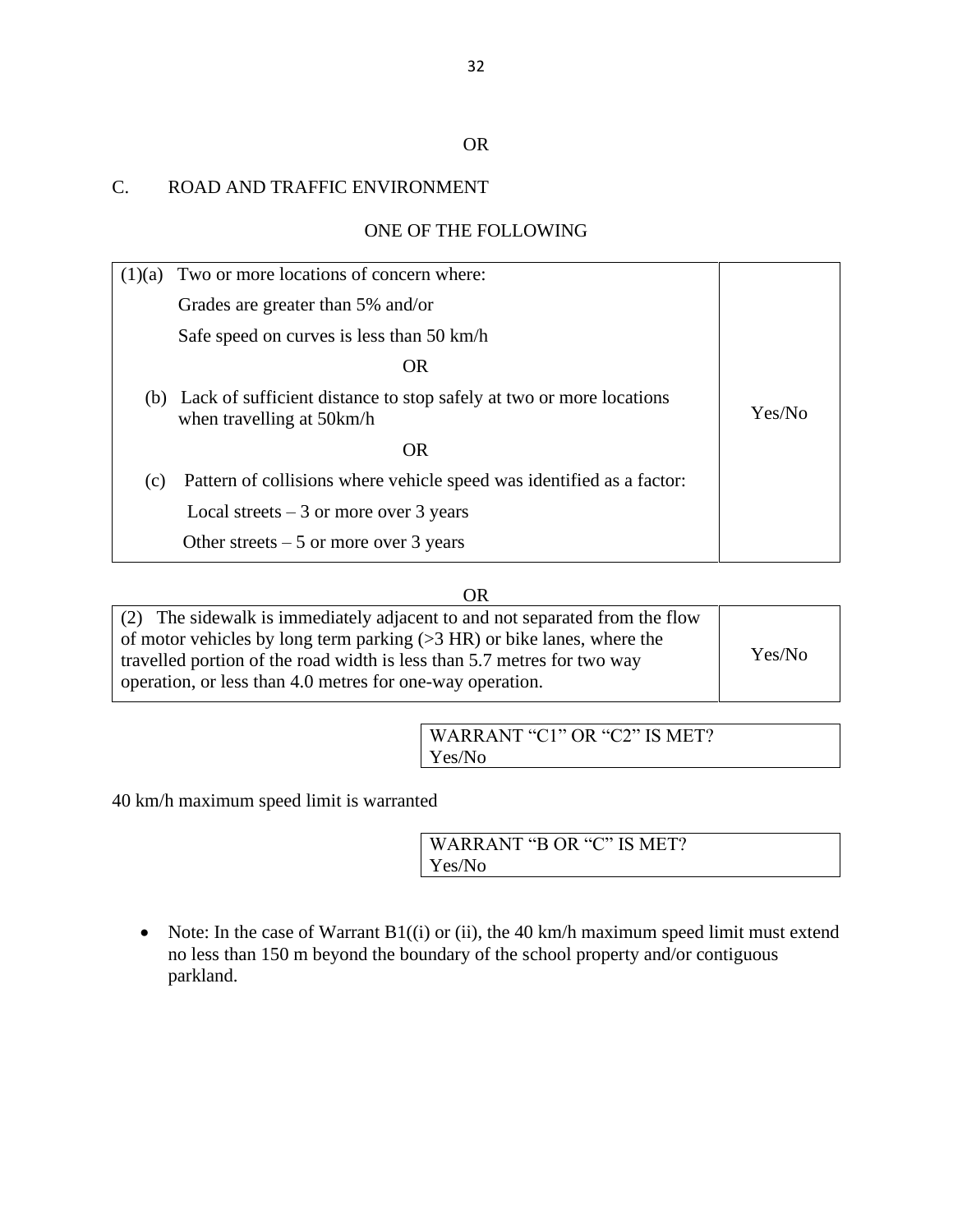#### Pedestrian Crossing Warrant

| <b>No. of Pedestrians</b><br>(Ped/Hr) | <b>No. of Vehicles</b><br>(Veh/Hr) | <b>Cross Product</b><br>(Ped/Hr)x(Veh/Hr) | <b>Level of Traffic</b><br><b>Control Warranted</b> |
|---------------------------------------|------------------------------------|-------------------------------------------|-----------------------------------------------------|
| >20                                   | >25                                | >6,000                                    | <b>Signed Crosswalk</b>                             |
| >40                                   | >200                               | >25,000                                   | <b>Flashing Amber</b><br>Pedestrian Crossing        |
| >60                                   | >400                               | >50,000                                   | Red/Amber/Green<br>pedestrian half signal           |

Note: Each of the criteria (Ped/Hr, Veh/Hr and Ped/Hr x Veh/Hr) must be met to justify a specific level of traffic control. Good Engineering is intended to compliment the initial warrant evaluation.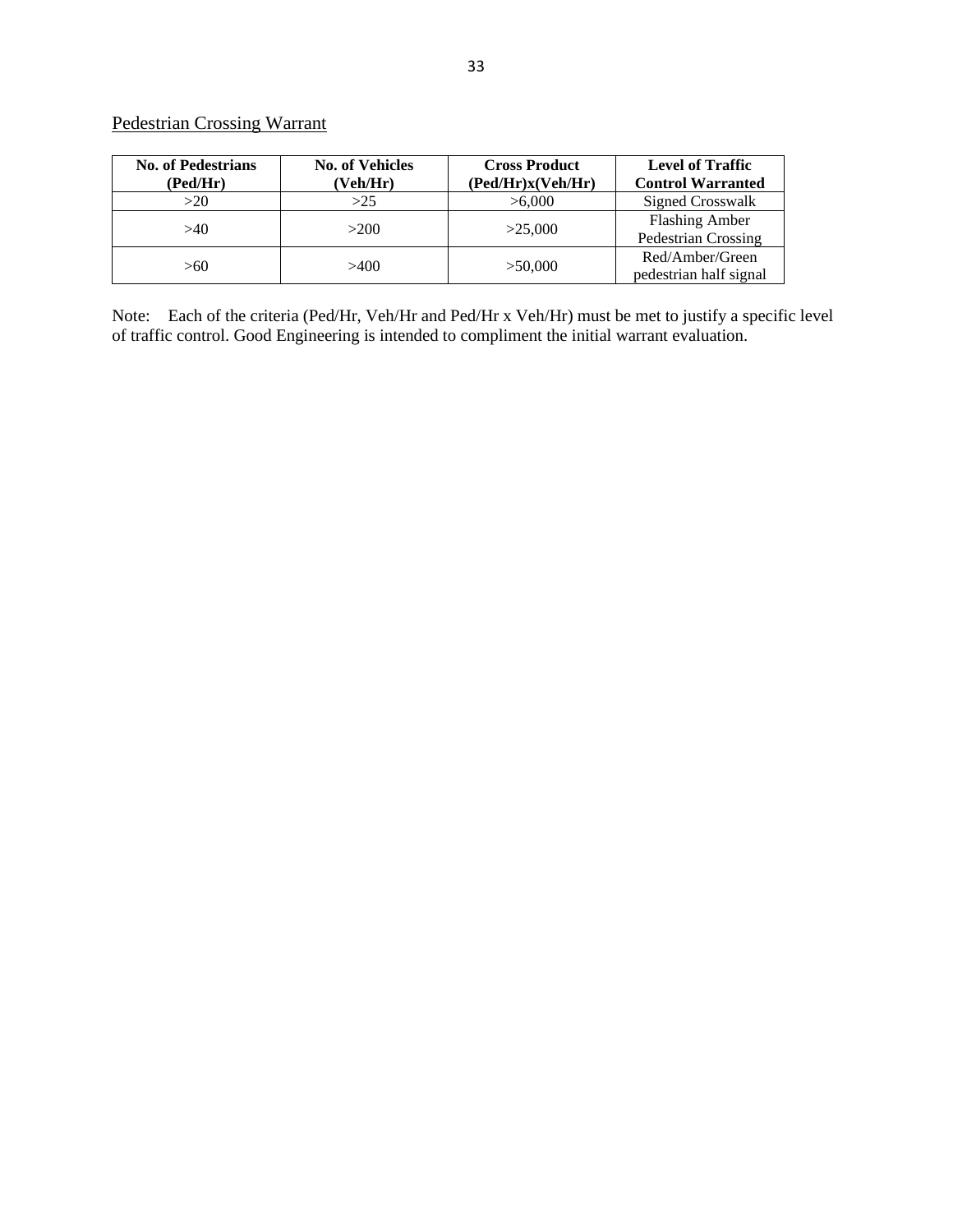



<span id="page-33-0"></span>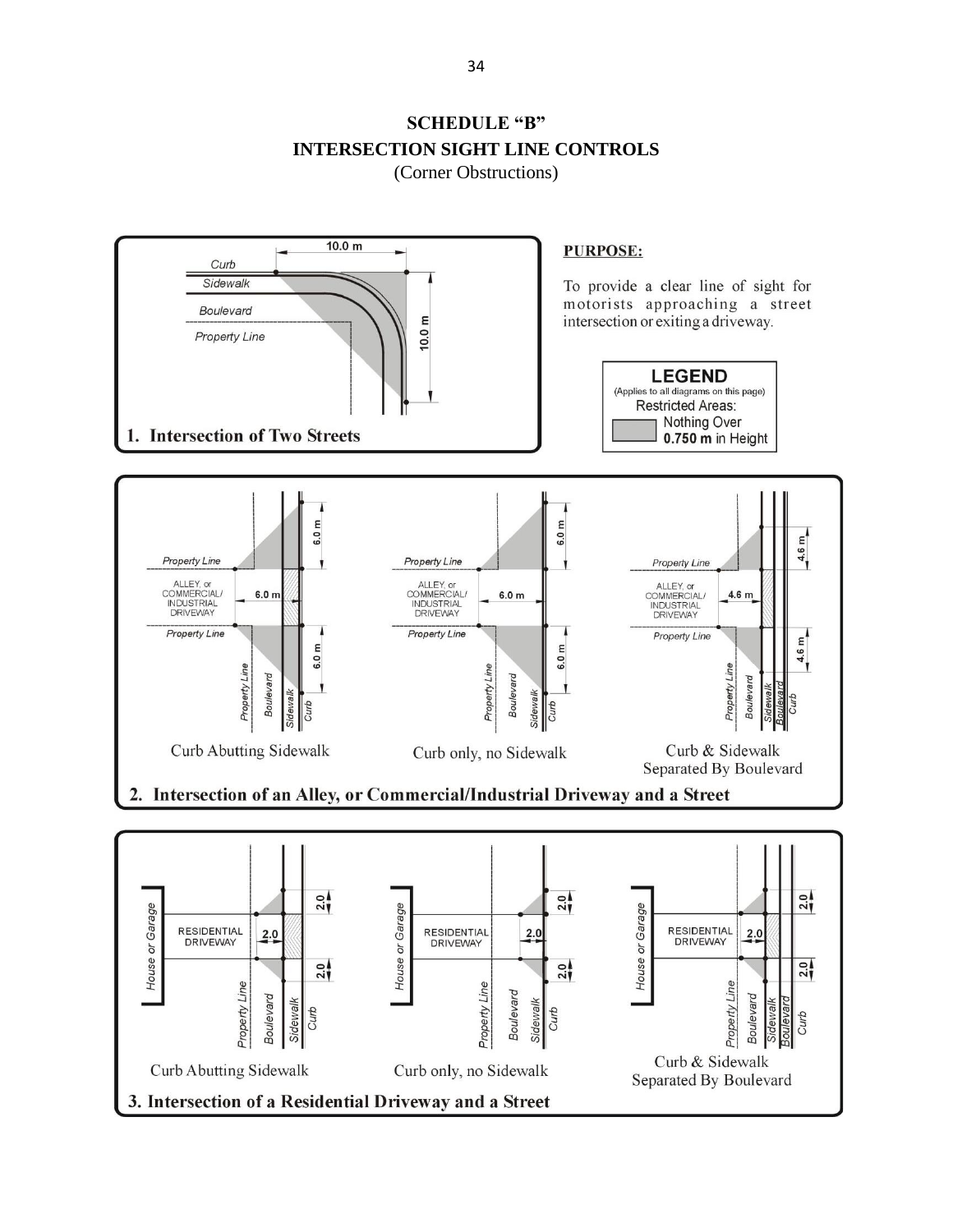## **SCHEDULE "C" ONE-WAY STREETS**

<span id="page-34-0"></span>

| <b>NAME OF STREET AND DIRECTION</b>       |                                                                                                                                                                                                   |
|-------------------------------------------|---------------------------------------------------------------------------------------------------------------------------------------------------------------------------------------------------|
| OF VEHICULAR TRAFFIC                      | <b>BETWEEN</b>                                                                                                                                                                                    |
| <b>NORTHBOUND</b>                         |                                                                                                                                                                                                   |
| <b>First Avenue SE</b>                    | From the Second Avenue underpass to its junction with the east<br>leg of No. 2 Highway South and the east leg of No. 2 High South<br>to the City Limits                                           |
| North-South Lane in Block 30, Plan N4537  | Grafton Avenue and Third Avenue NW                                                                                                                                                                |
| North-South Lane in Block 31, Plan AD2083 | Laurier Street West and Simcoe Street West                                                                                                                                                        |
| <b>SOUTHBOUND</b>                         |                                                                                                                                                                                                   |
| Main Street South                         | Intersection with First Avenue SE at the Second Avenue<br>underpass to its junction with the west leg of No. 2 Highway<br>South and the west leg of No. 2 Highway South within the City<br>Limits |
| Simpson Avenue                            | From the intersection of Bogue Avenue and Francis Street to the<br>intersection of Simpson Avenue with Carleton Street                                                                            |
| <b>EASTBOUND</b>                          |                                                                                                                                                                                                   |
| <b>Lansing Street</b>                     | First Avenue SE and intersection of Wellesley Street                                                                                                                                              |
| East-West Lane in Block 21, Plan G1868    | Twelfth Avenue SW and Thirteenth Avenue SW                                                                                                                                                        |
| <b>WESTBOUND</b>                          |                                                                                                                                                                                                   |
| <b>Coteau Street West</b>                 | West end of $1100$ Block – Right side of divide                                                                                                                                                   |
| East-West Lane in Block 21, Plan K4594    | First Avenue NW and Redland Avenue                                                                                                                                                                |
| East-West Lane in Block 30, Plan N4537    | Grafton and Third Avenue NW                                                                                                                                                                       |
| <b>Manitoba Street West</b>               | Third Avenue NW and Fourth Avenue NW                                                                                                                                                              |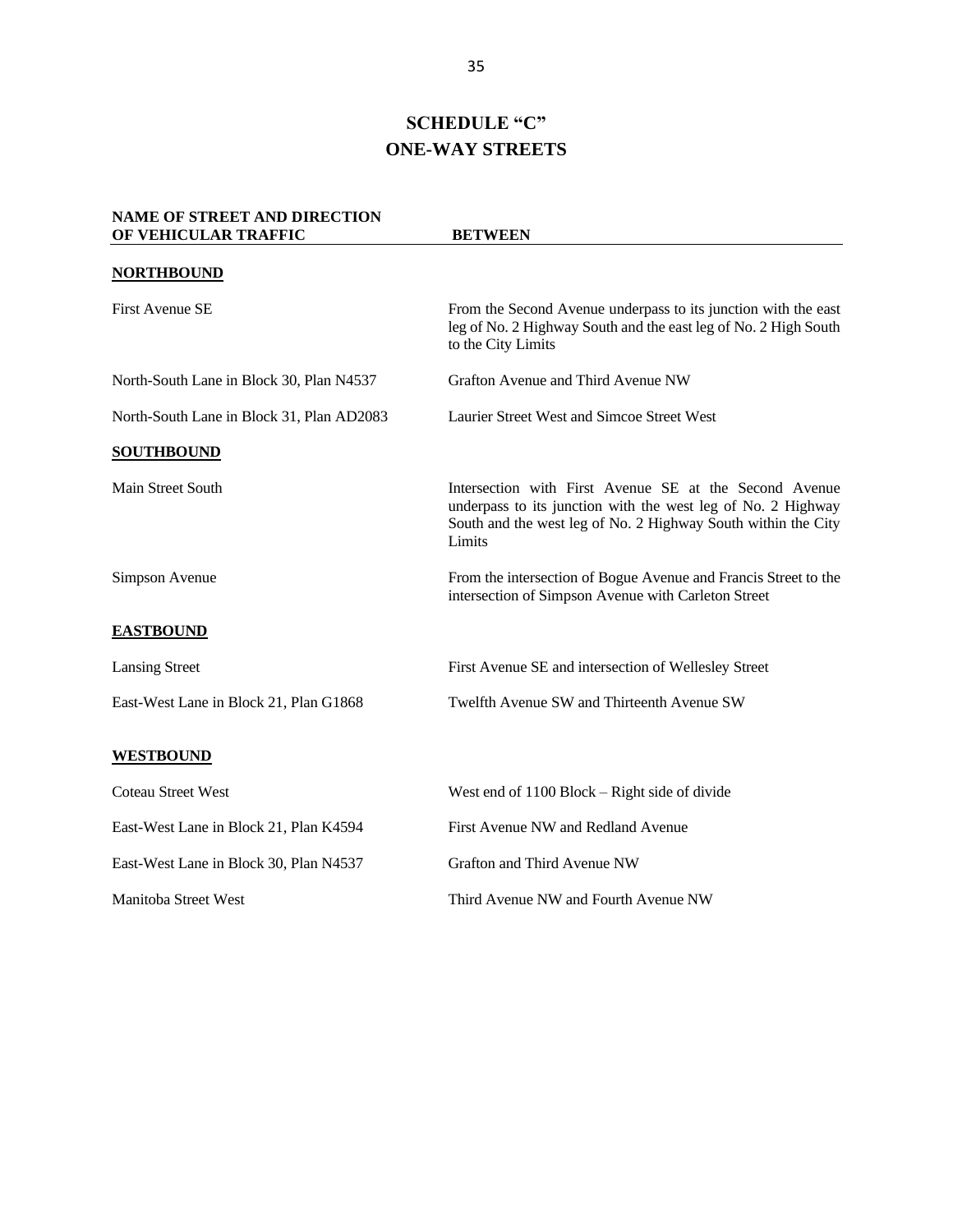<span id="page-35-0"></span>

**SCHEDULE "D" TRUCK ROUTES**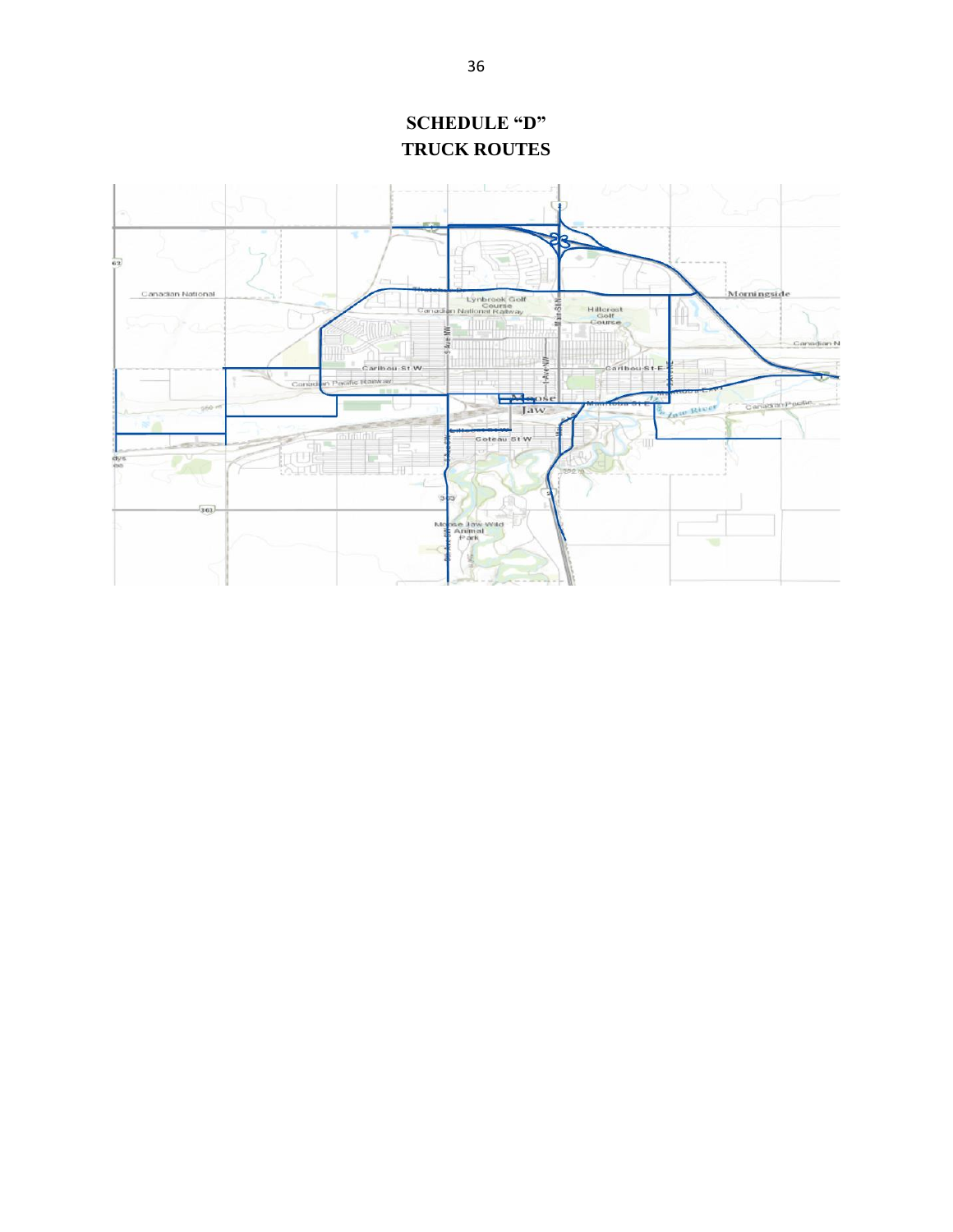<span id="page-36-0"></span>

**SCHEDULE "E" DANGEROUS GOODS ROUTES**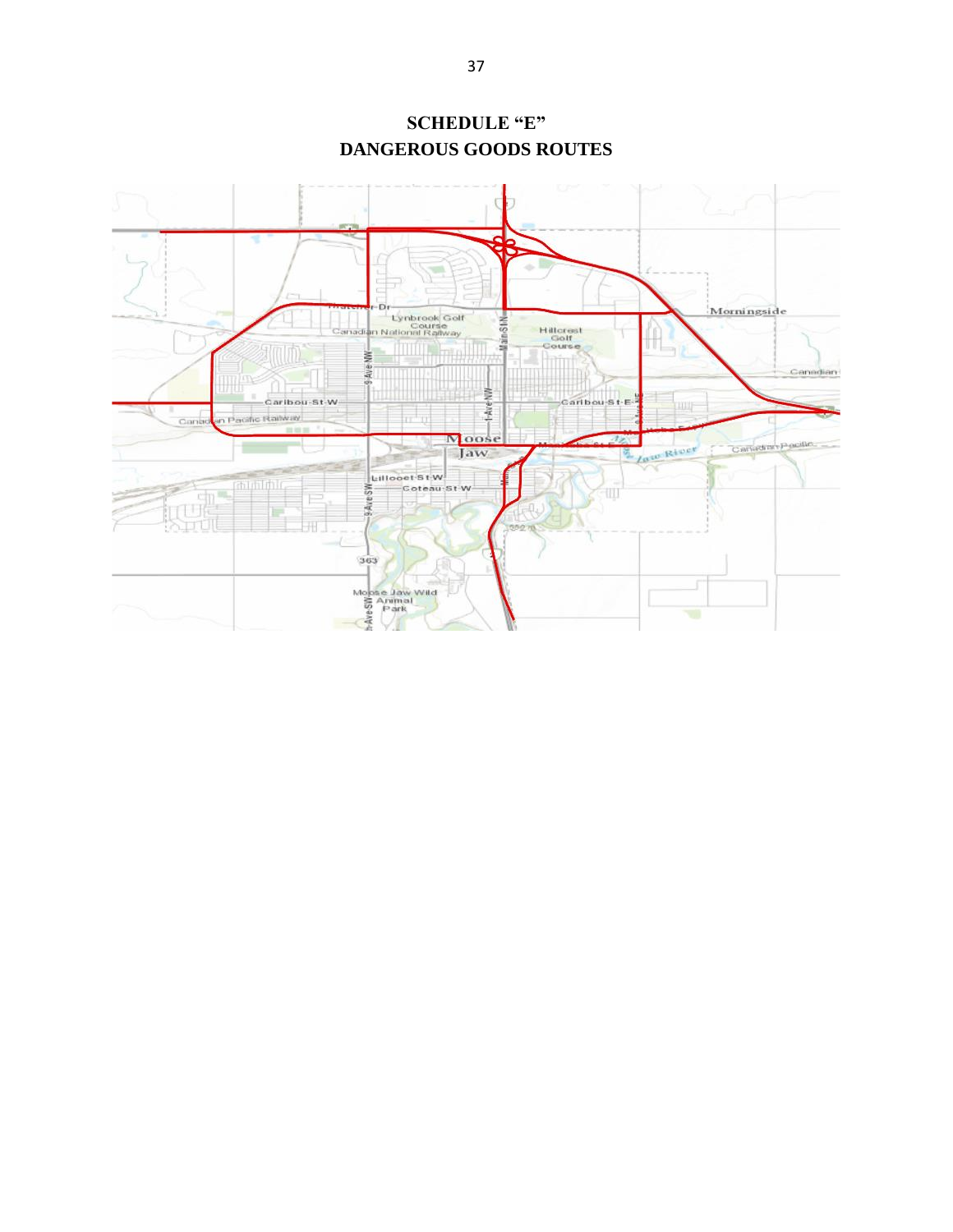#### <span id="page-37-0"></span>**SCHEDULE "F" PERMITS**



## **STREET CLOSURE and/or PARADE PERMIT**

**\_\_\_\_\_\_\_\_\_\_\_\_\_\_\_\_\_\_\_\_\_\_\_\_\_\_\_\_\_\_\_\_\_\_\_\_\_\_\_\_\_\_\_\_\_\_\_\_\_\_\_\_\_\_\_\_\_\_\_\_\_\_\_\_\_\_\_\_\_\_\_\_\_\_\_\_\_ Street Closure and/or Parade Event**

#### **\_\_\_\_\_\_\_\_\_\_\_\_\_\_\_\_\_\_\_\_\_\_\_\_\_\_\_\_\_\_\_\_\_\_\_\_\_\_\_\_\_\_\_\_\_\_\_\_\_\_\_ Date of Street Closure and/or Parade Event**

The temporary closing of the street or sidewalk to traffic will not substantially inconvenience persons who would normally use such street(s) or interfere with the general health, safety and welfare of the community.

#### **Application Complete and approval recommended:**

All terms and conditions for the attached application have satisfactorily met the terms and conditions as required by the City of Moose Jaw. Yes □ No □

\_\_\_\_\_\_\_\_\_\_\_\_\_\_\_\_\_\_\_\_\_\_\_\_\_\_\_\_\_\_\_\_\_\_\_\_\_\_\_\_\_\_\_\_\_\_\_\_\_\_\_\_\_\_\_\_\_\_\_\_\_\_\_\_\_\_\_\_\_\_\_\_\_\_\_\_\_\_\_\_\_\_\_\_\_\_\_\_\_\_\_\_\_ \_\_\_\_\_\_\_\_\_\_\_\_\_\_\_\_\_\_\_\_\_\_\_\_\_\_\_\_\_\_\_\_\_\_\_\_\_\_\_\_\_\_\_\_\_\_\_\_\_\_\_\_\_\_\_\_\_\_\_\_\_\_\_\_\_\_\_\_\_\_\_\_\_\_\_\_\_\_\_\_\_\_\_\_\_\_\_\_\_\_\_\_\_ \_\_\_\_\_\_\_\_\_\_\_\_\_\_\_\_\_\_\_\_\_\_\_\_\_\_\_\_\_\_\_\_\_\_\_\_\_\_\_\_\_\_\_\_\_\_\_\_\_\_\_\_\_\_\_\_\_\_\_\_\_\_\_\_\_\_\_\_\_\_\_\_\_\_\_\_\_\_\_\_\_\_\_\_\_\_\_\_\_\_\_\_\_

Provide comments if application has been denied. \_\_\_\_\_\_\_\_\_\_\_\_\_\_\_\_\_\_\_\_\_\_\_\_\_\_\_\_\_\_\_

Approved by:

Director of Public Works or designate Date Date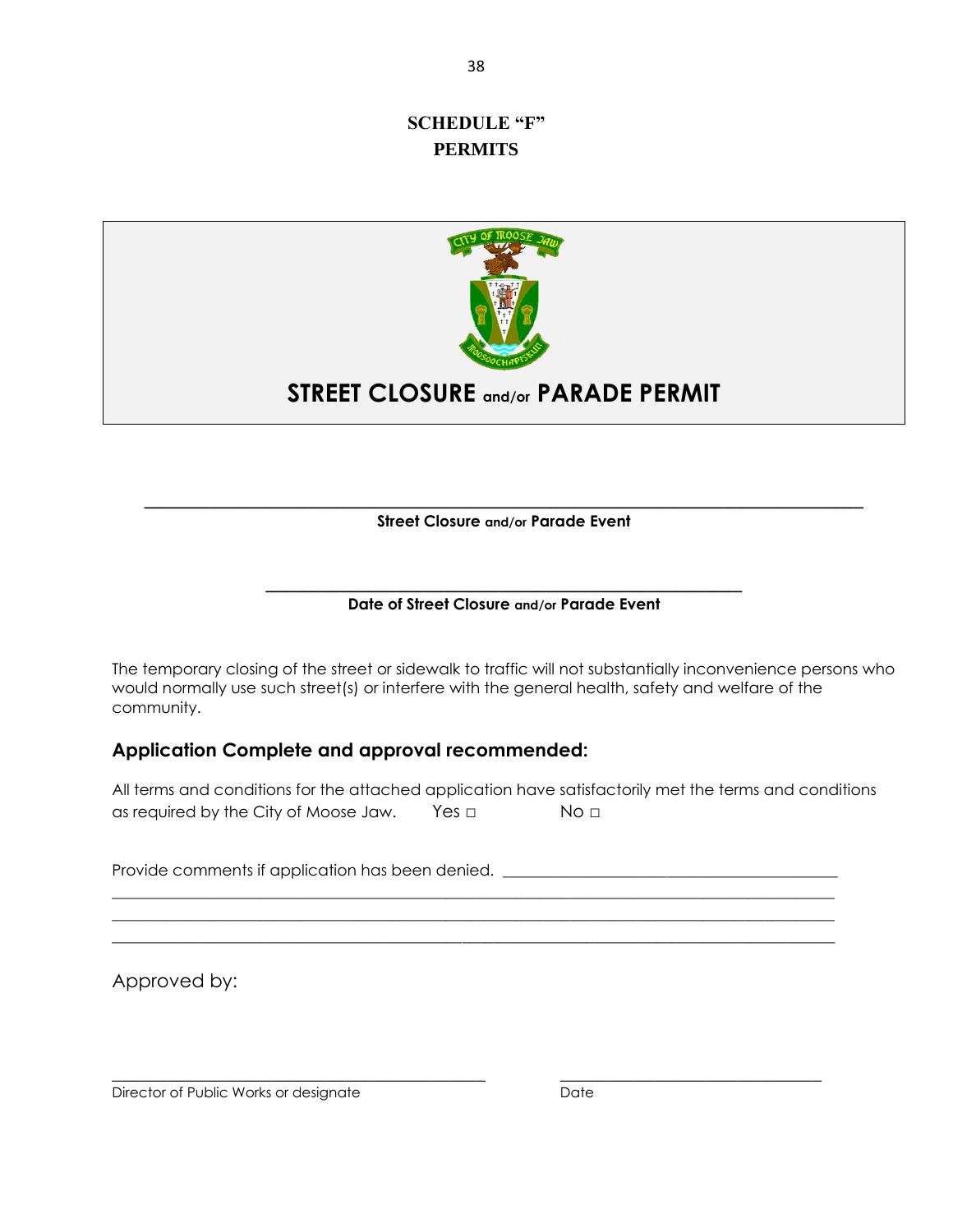Only if required:

Police to provide lead vehicle or chaser vehicle: Yes □ No □

Police Chief or designate Date Date

## **For City of Moose Jaw Use Only**

|                                                                                                | Bagging Meters Yes a No a <b>contract the September 2016</b>    |                      |  |  |  |  |  |
|------------------------------------------------------------------------------------------------|-----------------------------------------------------------------|----------------------|--|--|--|--|--|
|                                                                                                | <b>Other City Facilities:</b><br>Required: Yes $\Box$ No $\Box$ |                      |  |  |  |  |  |
| (Indicate Department referral.)<br><u> 1989 - Johann Stoff, amerikansk politiker (d. 1989)</u> |                                                                 |                      |  |  |  |  |  |
| <b>Bus Reroute:</b><br>Reroute required:<br>Transit Manager notified: Yes □ No □               |                                                                 | $Yes \Box$ No $\Box$ |  |  |  |  |  |

 $\_$  , and the contribution of the contribution of  $\mathcal{L}_\mathcal{A}$  , and the contribution of  $\mathcal{L}_\mathcal{A}$  , and the contribution of  $\mathcal{L}_\mathcal{A}$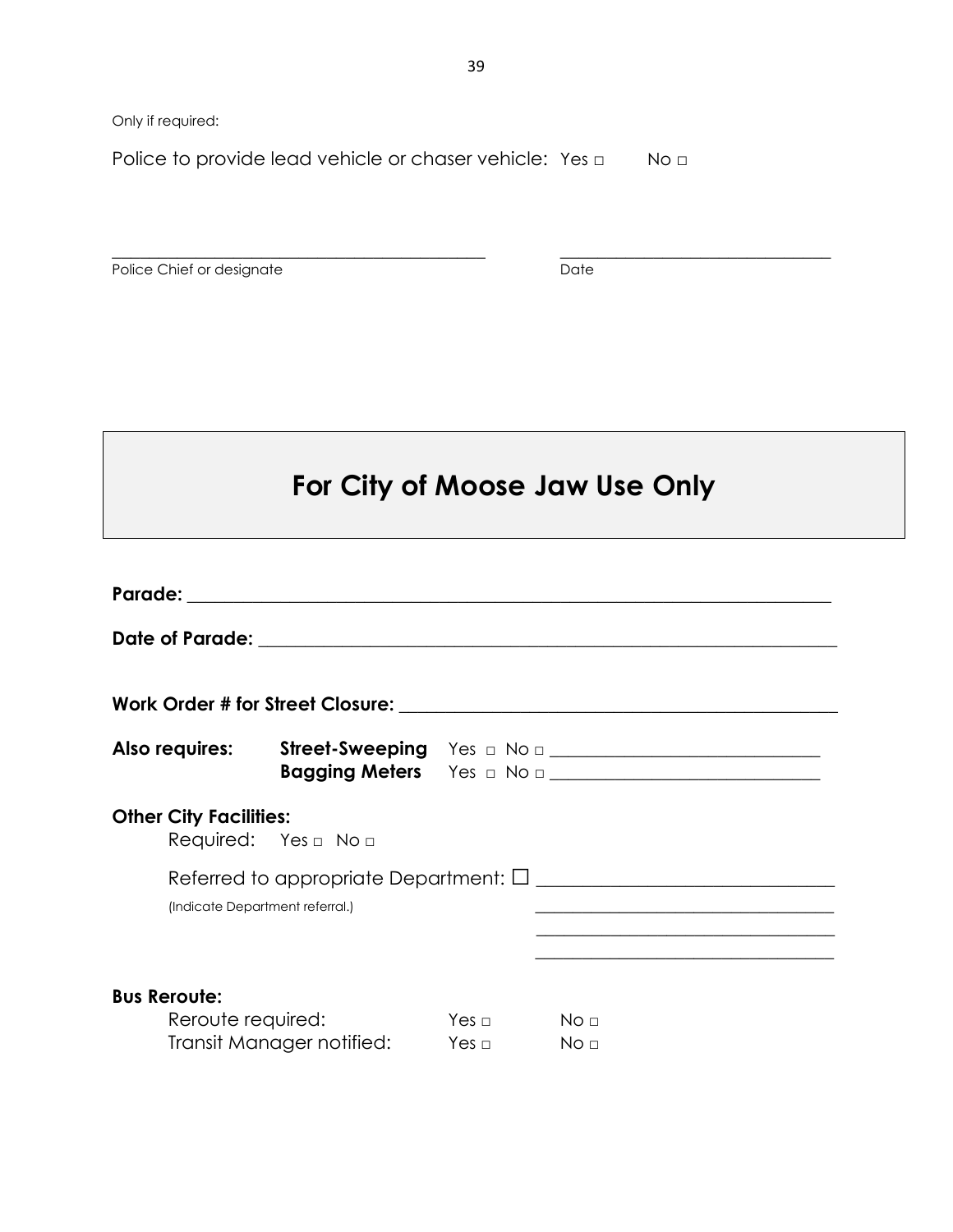## **Street Closure Notification:**

Public Notice Submitted to Communications Department: Yes □ No □

#### **Emergency Services Notification Required:** Yes □ No □

Fire Department: □

Emergency Medical Services: □

## **Additional Comments:**

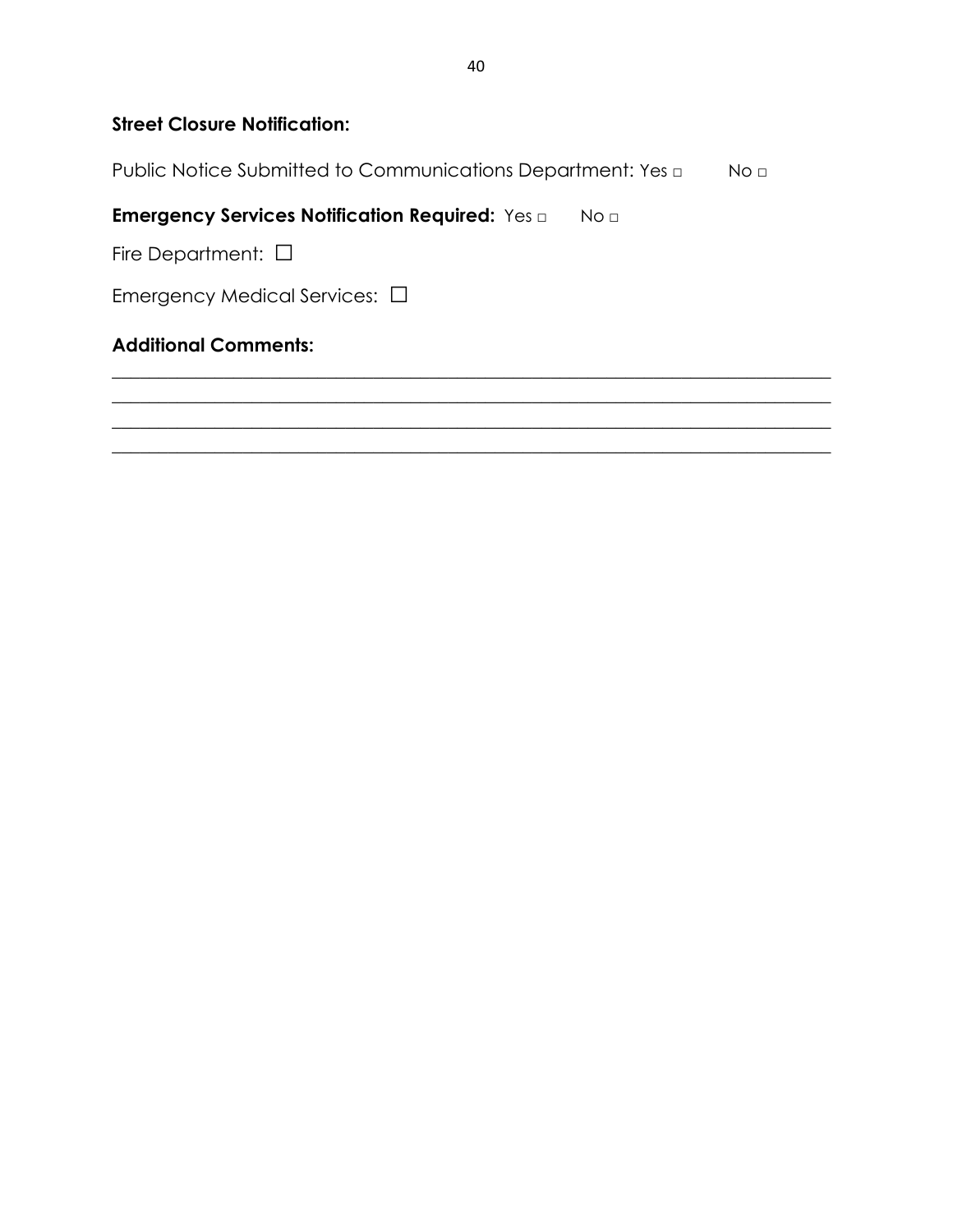## **SCHEDULE "G" VOLUNTARY PAYMENT**

 *As Amended by Bylaw No. 5588*

<span id="page-40-0"></span>

| VOLUNTARY PAYMENT FOR DESIGNATED OFFENCES |                                                                                 |               |               |               |  |
|-------------------------------------------|---------------------------------------------------------------------------------|---------------|---------------|---------------|--|
| <b>BYLAW</b>                              | <b>OFFENCE</b>                                                                  | <b>COLUMN</b> | <b>COLUMN</b> | <b>COLUMN</b> |  |
| <b>SECTION</b>                            |                                                                                 | ``A"          | B             | C             |  |
| 20                                        | Parking at curb                                                                 | \$50.00       | \$30.00       | \$20.00       |  |
| 21                                        | Parallel parking                                                                | 50.00         | 30.00         | 20.00         |  |
| 22                                        | Angle parking                                                                   | 50.00         | 30.00         | 20.00         |  |
| 23(a)                                     | Parking where prohibited                                                        | 50.00         | 30.00         | 20.00         |  |
| 23(b)                                     | Parking for a longer time than allowed                                          | 50.00         | 30.00         | 20.00         |  |
| 23(c)                                     | Parking for longer than 48 hours                                                | 50.00         | 30.00         | 20.00         |  |
| 23(d)                                     | Parking in disability reserved stalls                                           | 130.00        | 110.00        | 90.00         |  |
| 23(e)                                     | Parking without payment of fee                                                  | 50.00         | 30.00         | 20.00         |  |
| 23(f)                                     | Parking within two metres of any curb or<br>driveway                            | 50.00         | 30.00         | 20.00         |  |
| 23(g)                                     | Parking within five metres of a fire hydrant                                    | 50.00         | 30.00         | 20.00         |  |
| 23(h)                                     | Parking within six metres of an alley<br>intersection                           | 50.00         | 30.00         | 20.00         |  |
| 23(i)                                     | Parking within five metres of a railway track                                   | 50.00         | 30.00         | 20.00         |  |
| 23(j)                                     | Parking within ten metres of a street<br>intersection                           | 50.00         | 30.00         | 20.00         |  |
| 23(k)                                     | Parking within ten metres of a marked<br>pedestrian crosswalk                   | 50.00         | 30.00         | 20.00         |  |
| 23(1)                                     | Parking on any traffic lane                                                     | 130.00        | 110.00        | 90.00         |  |
| 23(m)                                     | Parking on any centre median or boulevard                                       | 50.00         | 30.00         | 20.00         |  |
| 23(n)                                     | Parking where the posted speed limit<br>exceeds 50 km/hr                        | 50.00         | 30.00         | 20.00         |  |
| 23 <sub>0</sub>                           | Parking on a Highway which has been<br>temporarily closed to traffic or parking | 130.00        | 110.00        | 90.00         |  |
| 23(q)                                     | Parking where the vehicle displays "for<br>sale" signs                          | 50.00         | 30.00         | 20.00         |  |
| 24                                        | Parking prohibited off roadway                                                  | 50.00         | 30.00         | 20.00         |  |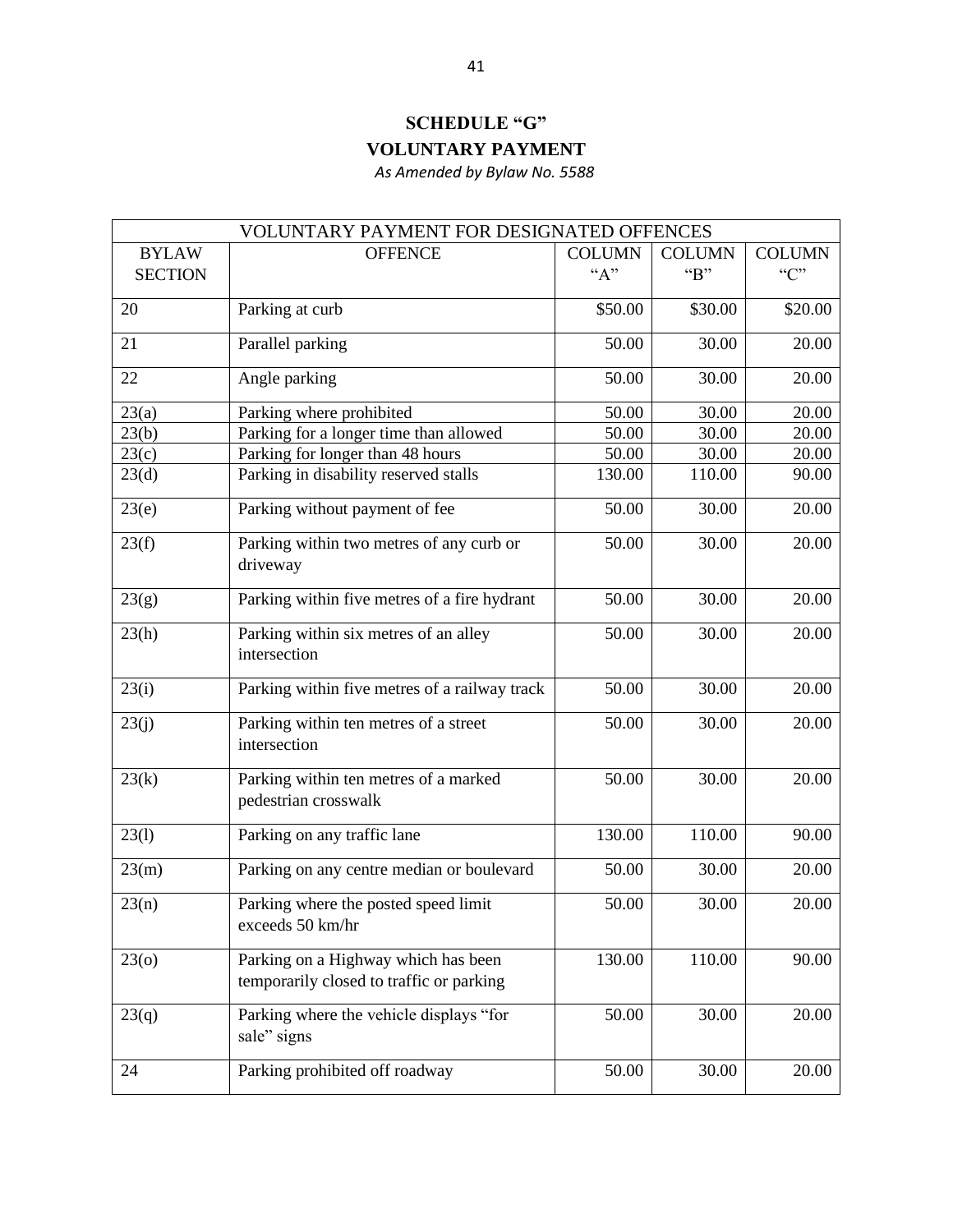| 25    | Oversized vehicle parking            | 50.00  | 30.00  | 20.00 |
|-------|--------------------------------------|--------|--------|-------|
| 26    | Dangerous Goods vehicle parking      | 130.00 | 110.00 | 90.00 |
| 27    | No stopping                          | 130.00 | 110.00 | 90.00 |
| 28    | Repair of vehicles on roadway        | 50.00  | 30.00  | 20.00 |
| 29    | Idling vehicles                      | 50.00  | 30.00  | 20.00 |
| 46(2) | Operating a Bicycle without a helmet | 50.00  | 30.00  | 20.00 |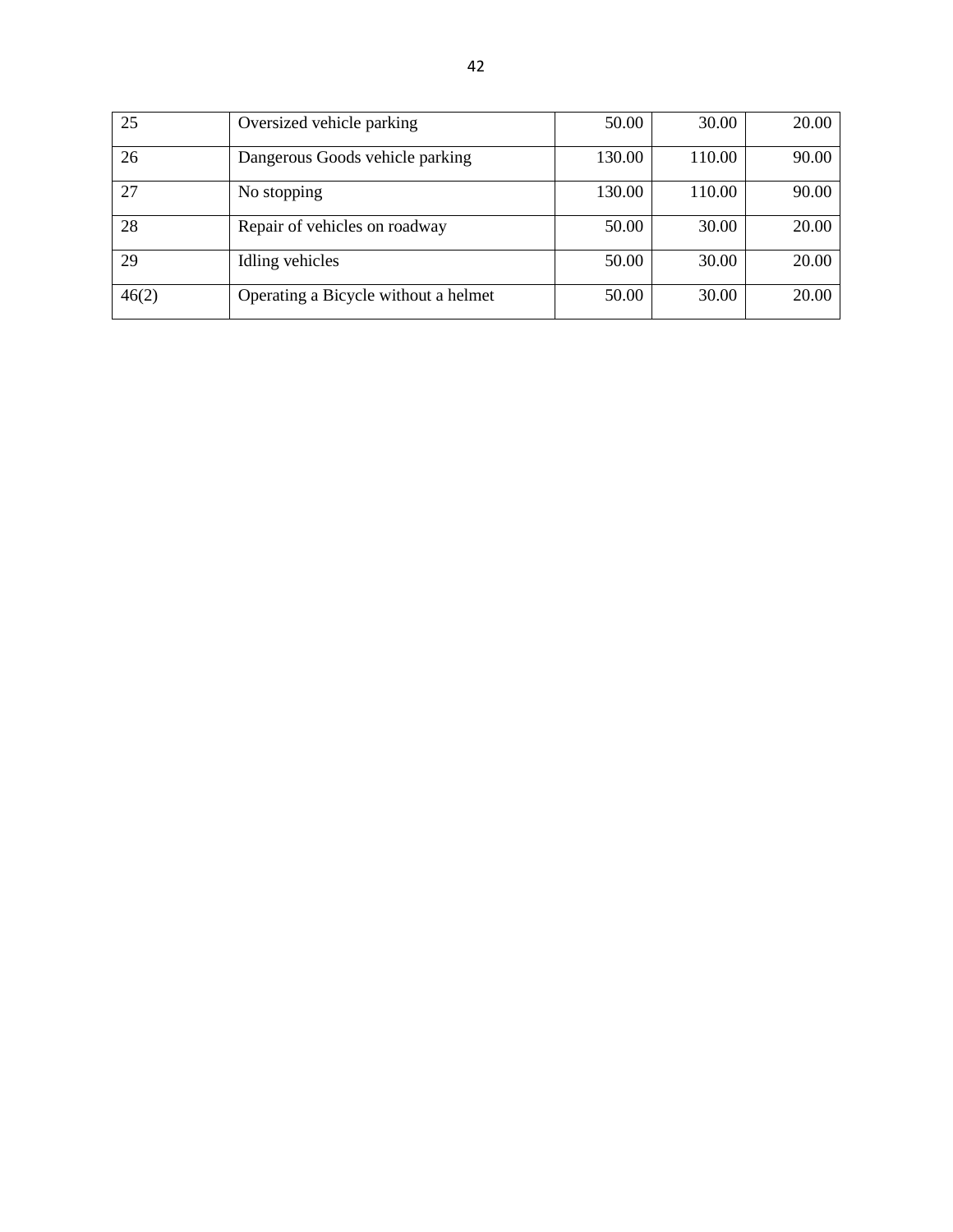## **SCHEDULE "H" FINES FOR MOVING OFFENCES**

*As Amended by Bylaw No. 5588*

<span id="page-42-0"></span>

| Section | Description                                                                                                                                                                 | Fine                                                                                                                                                                                                                                      | Fine<br>including<br>Surcharge |
|---------|-----------------------------------------------------------------------------------------------------------------------------------------------------------------------------|-------------------------------------------------------------------------------------------------------------------------------------------------------------------------------------------------------------------------------------------|--------------------------------|
| 15      | Unlawfully operate a heavy vehicle on any highway not<br>designated as a truck route                                                                                        | \$180                                                                                                                                                                                                                                     | \$230                          |
| 17      | Unlawfully operate a dangerous goods vehicle on any<br>highway not designated as a dangerous goods route                                                                    | \$180                                                                                                                                                                                                                                     | \$230                          |
| 18      | Unlawfully operate a vehicle onto, across or under a<br>bridge or other overhanging structure where the vehicle<br>exceeds the height or weight restriction for that bridge | \$180                                                                                                                                                                                                                                     | \$230                          |
| 32      | Speeding - Refer to The Summary Offences Procedure<br>Regulations, 1991                                                                                                     |                                                                                                                                                                                                                                           |                                |
| 33      | Speeding in School or Playground Zone                                                                                                                                       | \$170 plus \$4 for each km/hr<br>in excess of the speed limit for<br>speeds up to 30km/hr above<br>the speed limit and \$8 for each<br>km/hr in excess of the speed<br>limit for speeds greater than<br>30km/hr above the speed limit     |                                |
| 34      | Speeding in Construction Zone                                                                                                                                               | \$240 plus \$6 for each km/hr in<br>excess of the speed limit for<br>speeds up to 30km/hr above<br>the speed limit and \$12 for<br>each km/hr in excess of the<br>speed limit for speeds greater<br>than 30km/hr above the speed<br>limit |                                |
| 35      | Unlawfully operate a vehicle shall turn the vehicle on a<br>highway so as to proceed in the opposite direction                                                              | \$180                                                                                                                                                                                                                                     | \$230                          |
| 36      | Unlawfully operate a slow-moving vehicle                                                                                                                                    | \$85                                                                                                                                                                                                                                      | \$125                          |
| 37      | Unlawfully operate any tracked vehicle or other vehicle<br>or equipment                                                                                                     | \$85                                                                                                                                                                                                                                      | \$125                          |
| 38(1)   | Unlawfully interfere with the free passage of traffic on<br>any highway                                                                                                     | \$85                                                                                                                                                                                                                                      | \$125                          |
| 38(2)   | Unlawfully interfere with the free passage of pedestrian<br>traffic on any sidewalk or crosswalk                                                                            | \$85                                                                                                                                                                                                                                      | \$125                          |
| 39      | Unlawfully use exhaust brakes within the City                                                                                                                               | \$125                                                                                                                                                                                                                                     | \$175                          |
| 40      | Unlawfully drive any vehicle across or stop a vehicle on<br>any fire equipment or water hose                                                                                | \$180                                                                                                                                                                                                                                     | \$230                          |